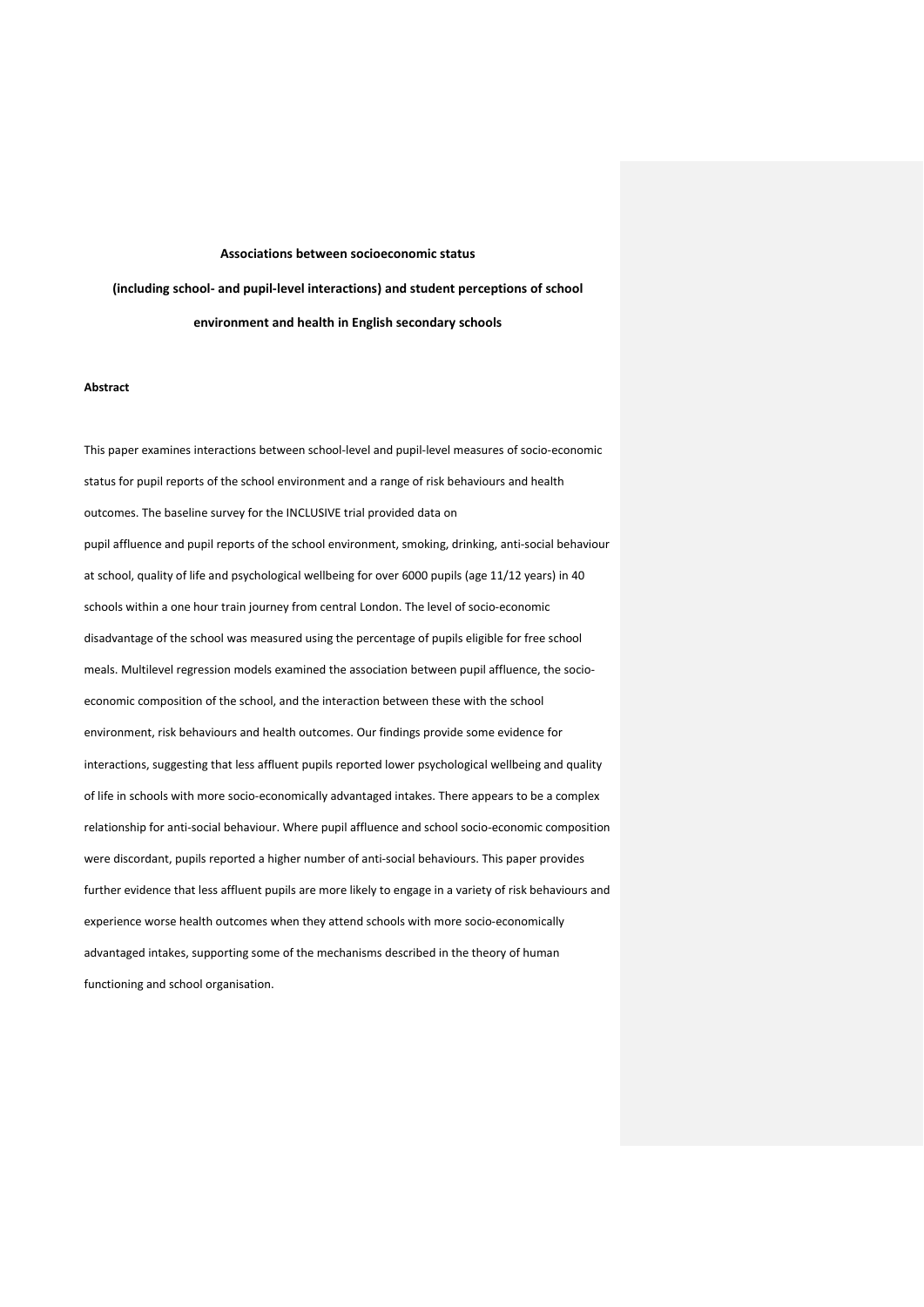# **Keywords**

School environment; socio-economic; wellbeing

## **Introduction**

Schools are an important site for public health intervention because of their near universal coverage of young people at a critical stage in the life course (Bonell et al. 2007). While health education delivered in classrooms is effective in improving knowledge and attitudes, effects on behaviour are inconsistent and are often not sustained (Faggiano et al. 2008; Foxcroft & Tsertsvadze 2011; Thomas et al. 2013; Vreeman & Carroll 2007). Hence there is increasing interest in interventions to modify the school environment, addressing some of the multiple upstream determinants of young people's health, with emerging evidence that such interventions are effective (Langford et al. 2011; Shackleton et al. 2016). Schools are key settings through which inequality in young people's health may be reproduced or reinforced as well as reduced, but few studies to date have examined the mechanisms by which institutional processes may affect this.

The theory of human functioning and school organisation (Markham & Aveyard 2003) is the only theory which engages with how institutional processes in schools influence pupil health behaviours (Bonell et al. 2013). Informed by Bernstein (Bernstein 2000), it suggests that healthier school environments promote pupil commitment to the school's 'instructional' (learning and knowledge) and 'regulatory' (conduct and behaviour) orders. If pupils do not become committed to the instructional order they are '*estranged*'; if they are uncommitted to the regulatory order they are '*detached*'; and if committed to neither they are '*alienated*'. Students from disadvantaged social backgrounds are more likely to become estranged, detached or alienated because of the greater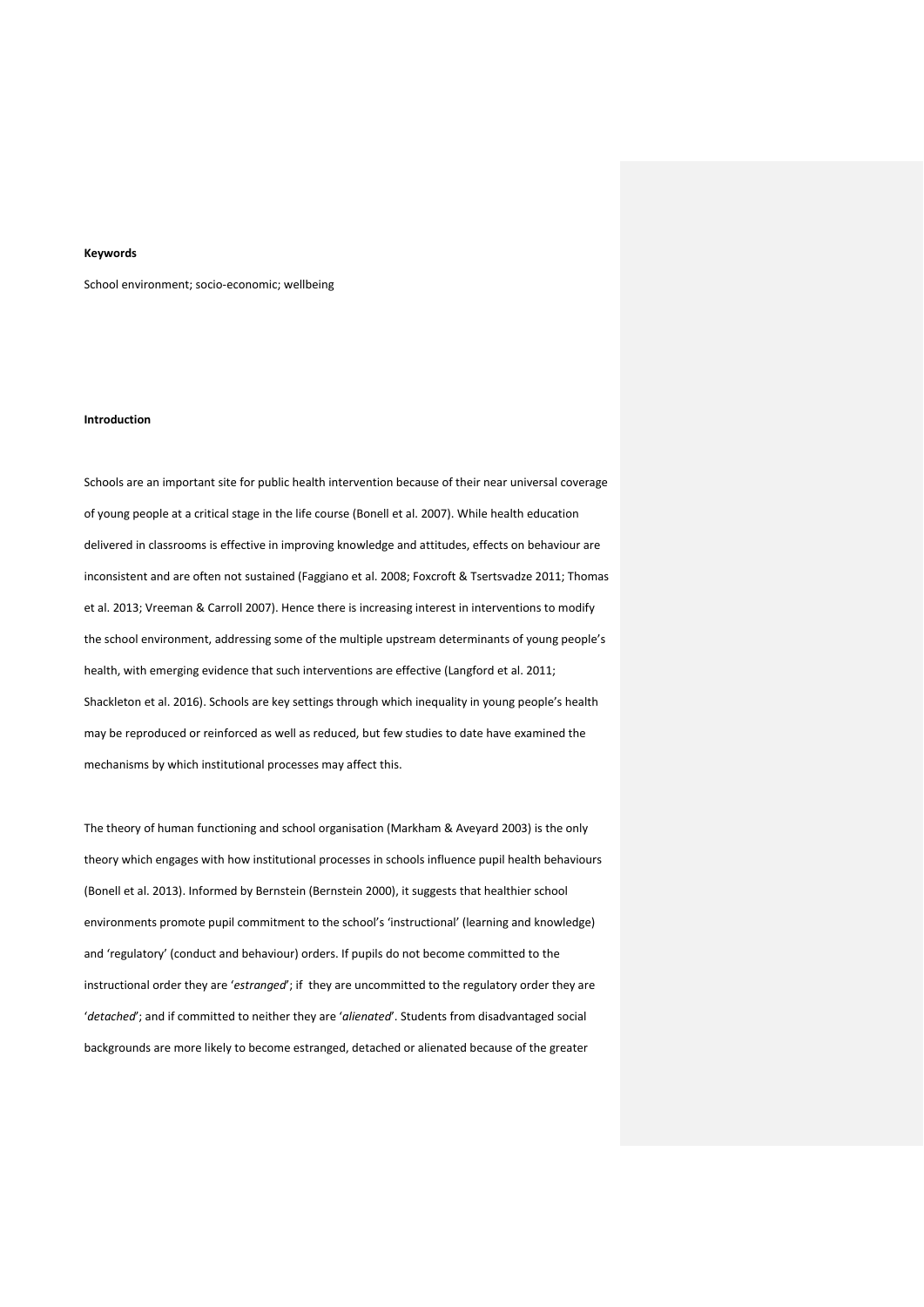likelihood of cultural differences, for example in terms of the priority given to academic attainment, between school and family among these pupils.

Commitment to the instructional order enables pupils to develop '*practical reasoning*' and commitment to the regulatory order enables development of '*affiliation*'. Practical reasoning is the ability to understand and manage one's own feelings (Nussbaum 1990). Affiliation is the capacity for developing mutually beneficial relationships. Practical reasoning and affiliation provide pupils with the cognitive and social supports required to develop autonomy and make healthy decisions.

The theory suggests that commitment is achieved by schools implementing policies and practices which promote student-centred framing of teaching and decision-making and by schools eroding various boundaries and improve linkages within the school between:

- staff so authority is distributed rather than concentrated among senior staff;
- staff and pupils so relationships are collaborative rather than authoritarian;
- between pupils so positive relationships are encouraged and pupils are treated equitably;
- different areas of pupils' life so teachers focus on pupils' overall wellbeing and development rather than merely academic progress, and support is provided across the whole school rather than merely in the classroom; and
- the school and its local community so the cultures of each are mutually supportive and pupils and staff fully benefit from local resources.

An earlier analysis by Moore et al (2017) explored some of the mechanisms suggested by this theory, working with cross-sectional data from 9,055 pupils aged 11-16 years from 82 Welsh secondary schools examined interactions between schools' aggregate socio-economic composition and social relationships in mitigating or perpetuating pupil health inequalities. It found that schools with more affluent pupils were most unequal in terms of various pupil risk behaviours and a single-item measure of subjective wellbeing. Students from affluent families reported less risk and greater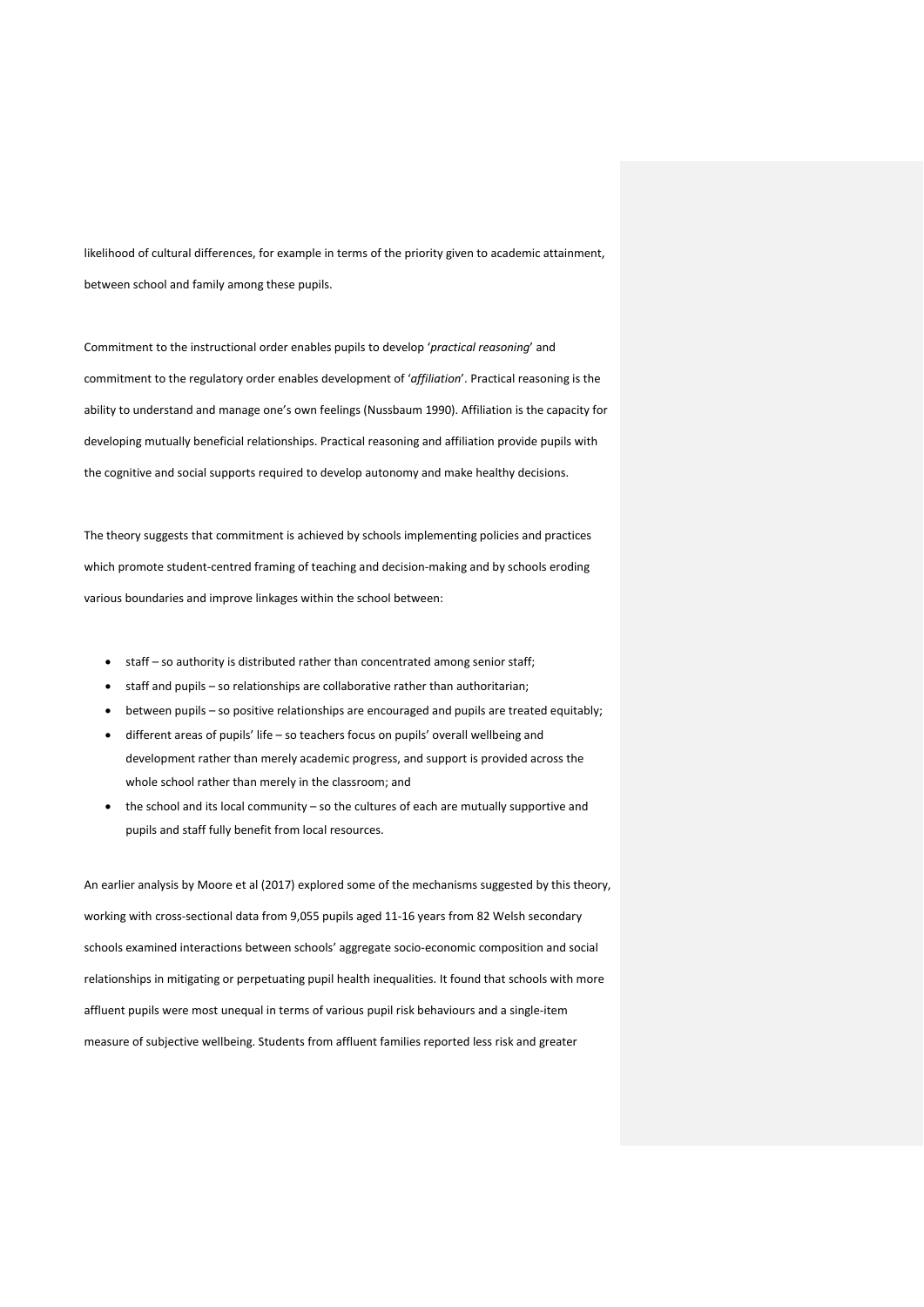wellbeing in affluent schools while pupils from poorer families reported lower subjective wellbeing in these schools. In terms of the theory these findings might be interpreted as suggesting that schools with more affluent pupils are likely to be more alien environments for pupils from socially disadvantaged backgrounds, and may make fewer efforts to engage disadvantaged pupils by eroding the boundaries listed above.

Moore et al's analysis provided evidence suggesting that pupil–staff relationships are a key mechanism underlying the worse health of disadvantaged pupils in more affluent schools: poor relationships with staff were predicted by a pupil's position within schools' SES hierarchy and associated with worse health outcomes (Moore et al. 2017). Students from the poorest families reported better relationships with teachers where they attended less affluent schools.

The present analysis examines the same mechanisms within a sample of secondary schools in southeast England. It focuses on the same constructs of school engagement and social relationships as used by Moore et al., and like Moore et al examines pupil smoking and alcohol use. Extending the previous analysis, it uses a validated multi-item measure of psychological wellbeing, examines health-related quality of life (QoL) and also examines a measure of school-based violence and antisocial behaviour.

This paper assesses whether there are significant pupil- and school-level SES interaction effects for a range of risk behaviours, wellbeing and quality of life, and school-environment outcome measures

**Methods** 

*Participants*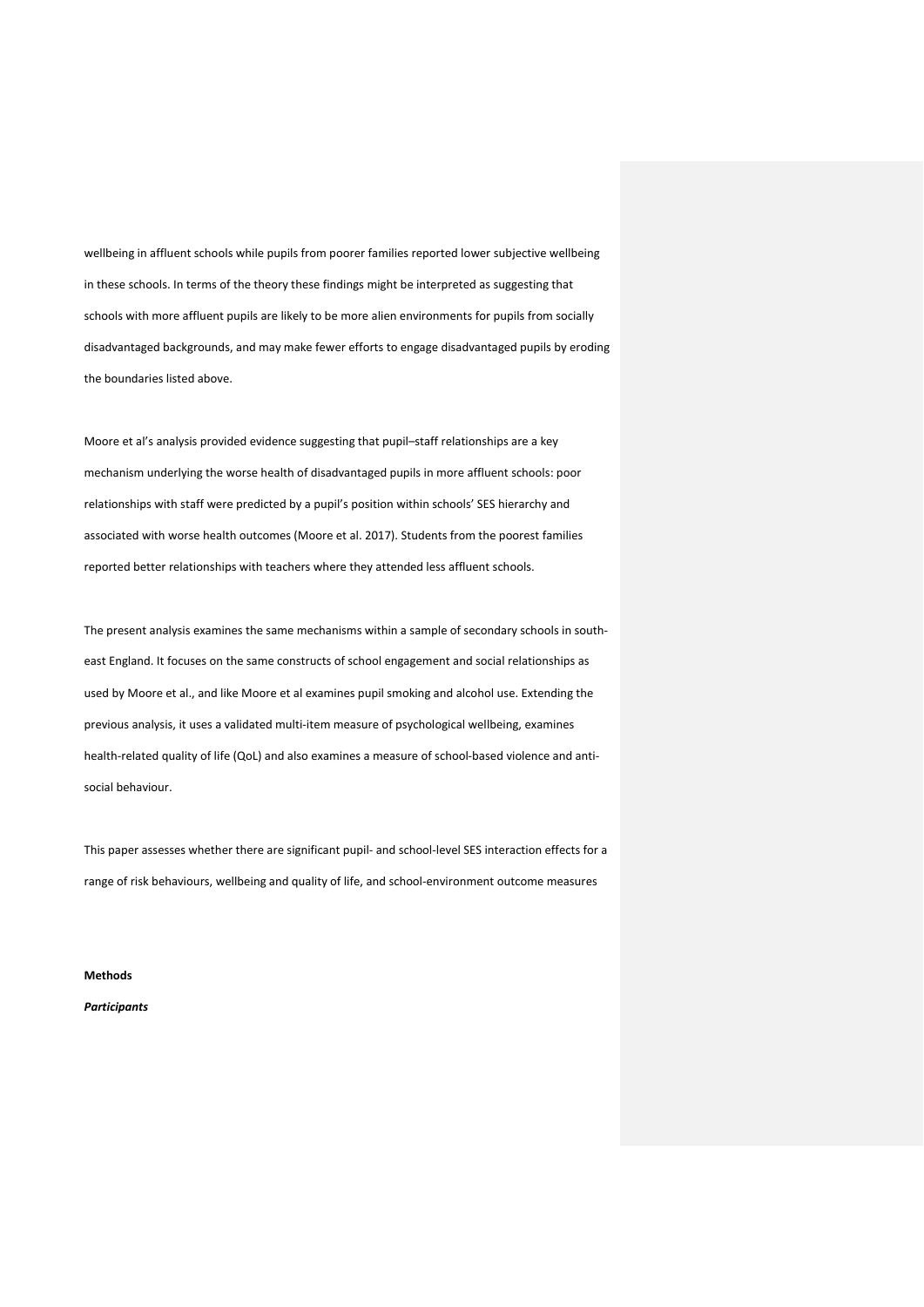We use data from the INCLUSIVE trial of a multi-component intervention focused on restorative practice to reduce bullying and aggression, conducted between 2014 and 2017. This clusterrandomised trial recruited N=40 state secondary schools within a 1 hour train journey from central London and not judged by the national school inspectors as 'inadequate'. The study design is described in detail elsewhere (Bonell et al. 2017a). Here we use data collected at trial baseline, before allocation or intervention. Students were surveyed at the end of year 7 (aged 11–12 years). Surveys were completed in classrooms or school halls administered by trained fieldworkers under exam conditions with teachers present to help maintain order but remaining at the front and unable to read pupil responses. Students gave written informed consent to participate. Parents were informed and could withdraw their children from the surveys. The study was approved by the Institute of Education (FCL 566) and the University College London (5248/001) ethics committees. The procedures followed were in accordance with the Declaration of Helsinki 1975, revised Hong Kong 1989.

#### *Measures*

#### *Socio-economic disadvantage*

Government data on the percentage of pupils within each secondary school eligible for free school meals (FSM) is routinely available (Gov.uk 2017). FSM eligibility is determined by parental benefit receipt. We used FSM as a measure of school-level socio-economic disadvantage, with a higher percentage of pupils receiving FSM indicating a socio-economically disadvantaged intake of pupils. The socio-economic status of individual pupils was determined from their survey responses to the Family Affluence Scale (FAS) (Currie et al. 2008). The FAS is a four-item scale comprising measures of vehicle and computer ownership, frequency of holidays and bedroom occupancy. A lower FAS score denotes socio-economic disadvantage.

#### **Outcomes**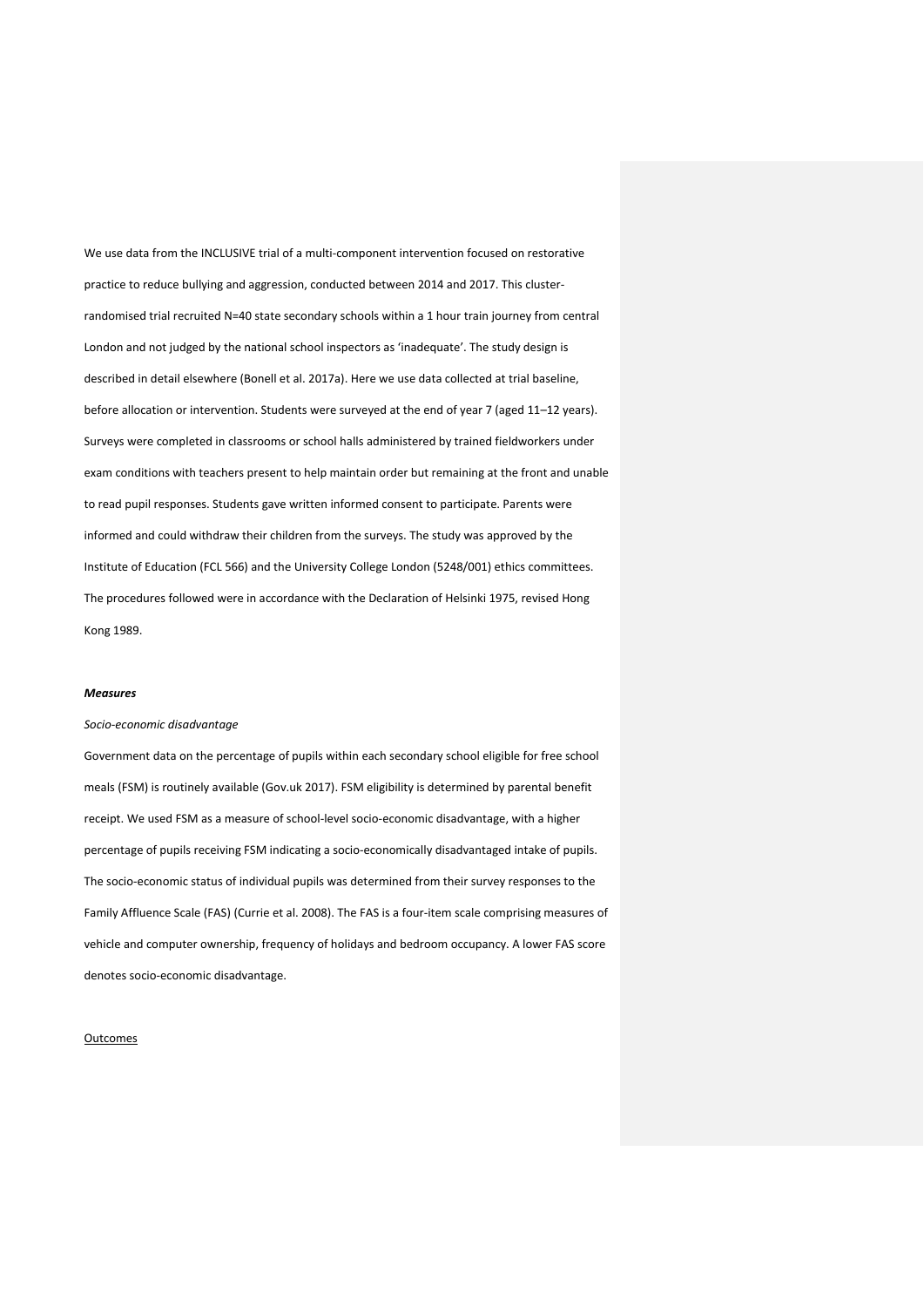#### *School environment*

Student reports of supportive teacher relationships (10 items), sense of belonging (8 items), commitment to academic values (4 items), and opportunities for participation in the school environment (6 items) were measured using subscales from the Beyond Blue School Climate Questionnaire (BBSCQ). The scale was originally developed in Australia (Sawyer et al. 2010), using items selected from the Quality of School Life (Epstein & McPartland 1976), Patterns of Adaptive Learning (Roeser et al. 1996), and Psychological Sense of School Membership questionnaires (Goodenow 1993). It consists of 28 items, which produce an overall score and also assess four key domains of school climate (subscale). Each item was coded 1–4 on a four-point scale. Responses ranged from 'Yes, totally agree' to 'No, totally disagree'. The subscale scores were treated as continuous variables with higher scores representing a positive report of each aspect of the school climate. Cronbach's alphas for the belonging and academic commitment subscales of .85 and .82 were reported for a sample of similar age (personal communication, Lyndal Bond, 21 July 2011).

#### *Risk behaviours*

We used self-report single-item binary measures of ever having smoked and ever having drunk alcohol previously used in the Ripple trial (Stephenson et al. 2008). We measured anti-social behaviour at school in the last three months using a count measure derived from an amended 13 item version of the Edinburgh Study of Youth Transitions and Crime (ESYTC) school misbehaviour subscale (Table 2) (Smith 2006), adding three items piloted in a previous study designed to examine threats, hitting/kicking and getting into fights (Bonell et al. 2015). The total score was a summed frequency of anti-social behaviour violence at school. Cronbach's alpha among a sample of similar age was .85 (Bonell et al. 2015).

*Wellbeing and Quality of Life*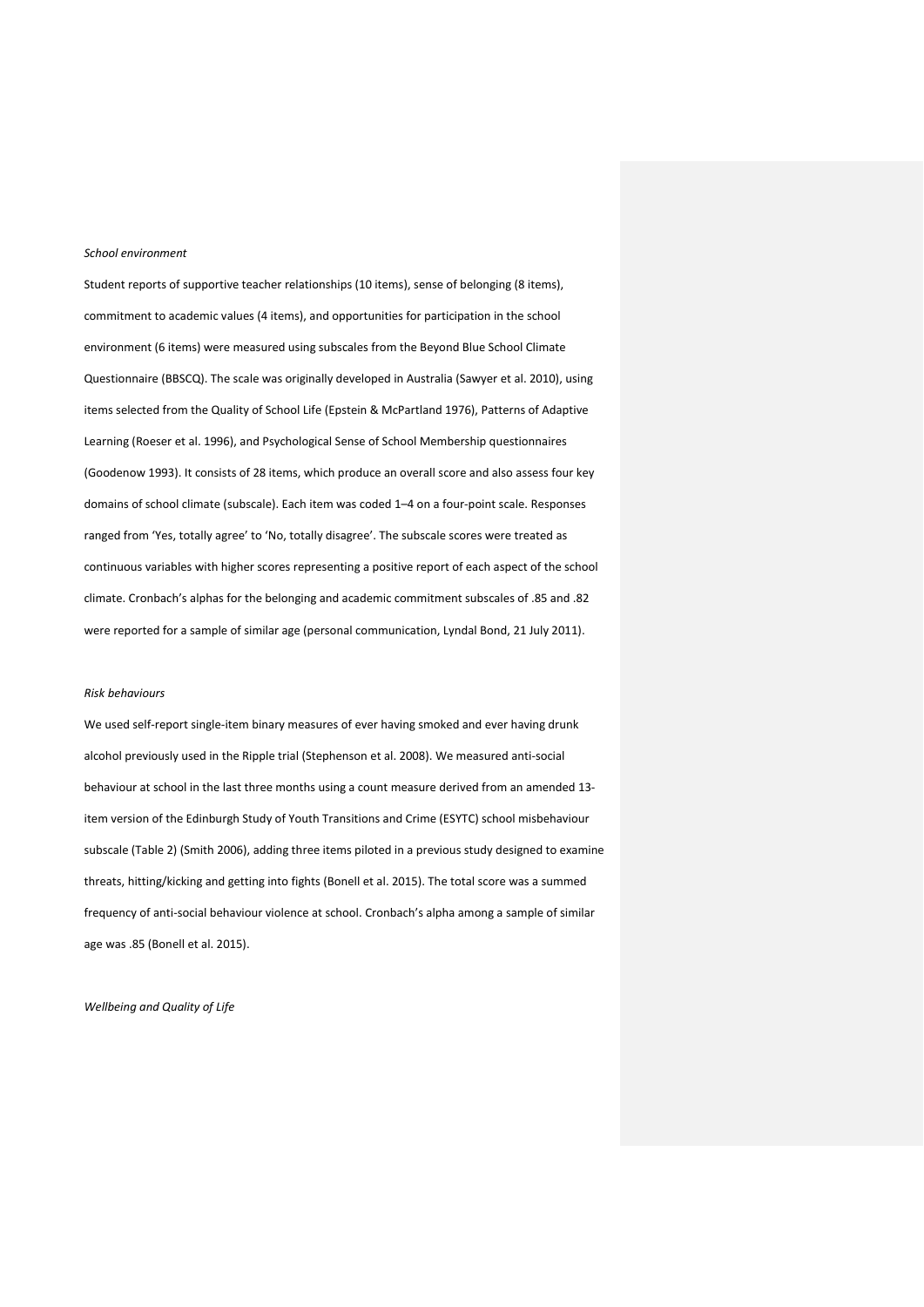We used the Short Warwick–Edinburgh Mental Well-Being Scale (SWEMWBS), which consists of seven items designed to measure positive mental well-being, including psychological functioning, cognitive-evaluative dimensions and affective-emotional aspects (Clarke et al. 2011). Items were rated on a five-point scale: none of the time (score = 1), rarely (2), some of the time (3), often (4), all of the time (5). The responses were scored and aggregated to form a 'well-being index' (total score), which can range from a minimum of 7 (those who answered 'rarely' on every statement) to a maximum of 35 (those who answered 'all of the time' to all statements). Higher scores represented improved mental well-being.

QoL was measured using the 30-item Paediatric Quality of Life Inventory (PedsQL) version 4 (Varni et al. 2006). The PedsQL has been shown to be a reliable and valid measure of QoL in general adolescent populations (Varni et al. 2006). It consists of 30 items representing five functional domains: physical, emotional, social, school and well-being. Items are rated on a series of five-point Likert scales ranging from 0, 'never', to 4, 'almost always'. The PedsQL yields a total QoL score, and two summary scores for 'physical health' and 'psychosocial health'. For the total QoL score, items are reverse-scored and linearly transformed to a scale of 0–100 (i.e. 0 = 100, 1 = 75, 2 = 50, 3 = 25 and 4 = 0) with higher scores representing better QoL.

### *Analysis*

Analyses were conducted using Stata version 14 (StataCorp 2015). We examined the distribution of and response rates to all independent and dependent variables. The joint distribution between pupil reported FAS and FSM is available in the web only appendix.

Next, we considered the relationships:

A. between pupil reported FAS and various aspects of the school environment (supportive teacher relationships, sense of belonging, commitment to academic values, and participative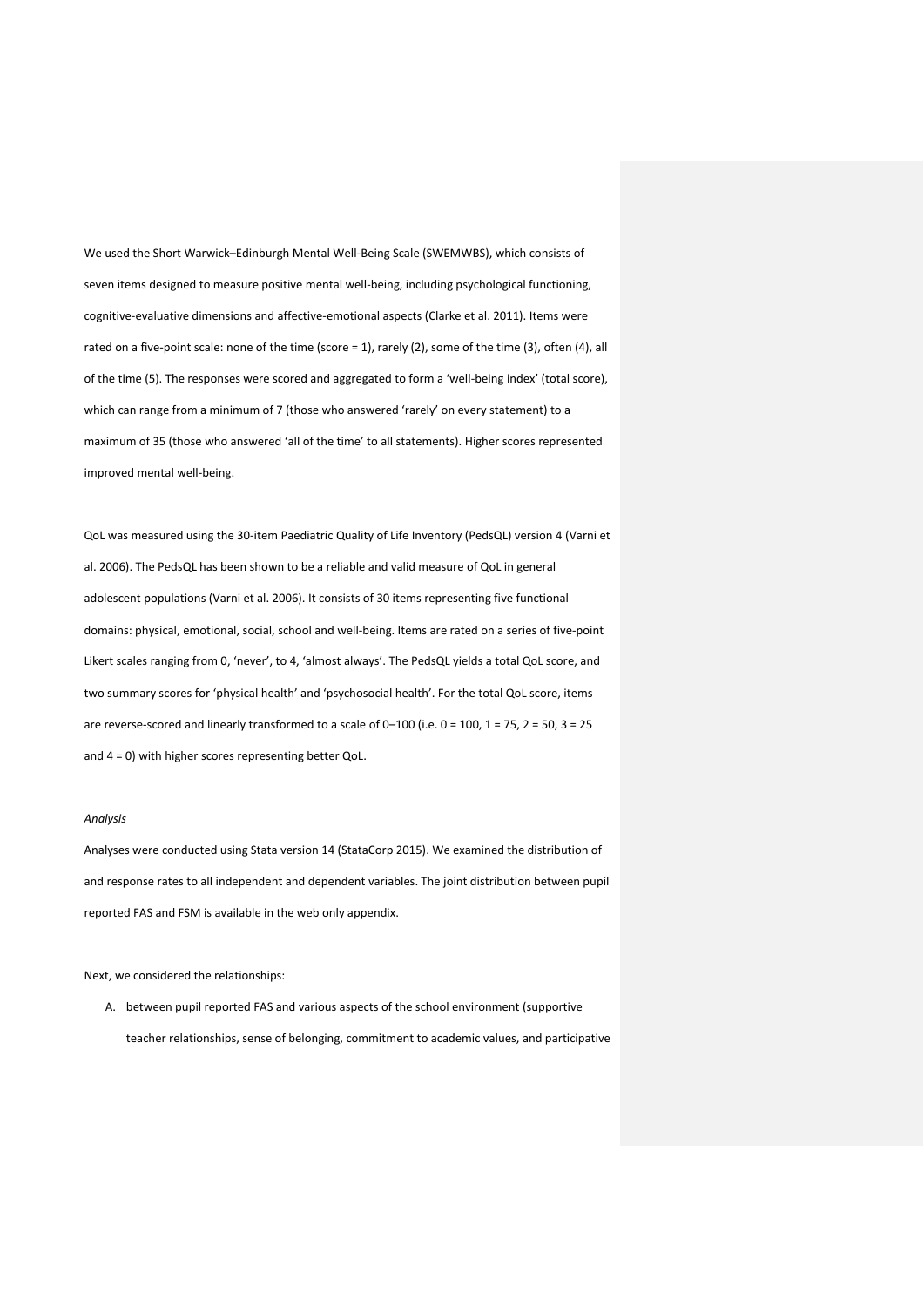school environment) and pupil health and risk behaviours (smoking, alcohol consumption, anti-social behaviour, mental wellbeing and QoL using the measures above) (model A);

- B. Between the percentage of children eligible for FSM within a school and the same measures of the school environment and pupil health and risk behaviours (model B). These were adjusted for sex.
- C. Finally, we tested the interaction between FAS and FSM (model C). As the outcome variables and reports of FAS were at the pupil-level, and FSM was at the school level, we used multilevel models. We report coefficients to three decimal places.

The choice of model was based on the distribution of the dependent variable. We used linear multilevel models (with random intercepts) for aspects of the school environment, SWEMWBS and QoL. The results are presented as beta coefficients (β). For Smoking and alcohol consumption, we used multi-level logistic regression models with random intercepts to account for clustering at the school level, and present the results as odds ratios (OR), and for the ESYTC measure of anti-social behaviour at school (a zero-inflated count variable with over dispersion), we used a multi-level negative binomial regression with random intercepts and present the results as incidence rate ratios (IRR).

Multilevel models were used to account for the hierarchical structure of the data (with pupils nested within schools). These models account for the dependency between observations from pupils within the same school to estimate appropriate standard errors. These models also allow the use of covariates measured at any of the levels of a hierarchy (pupil-, or school- level), and for cross-level interactions, such that a covariate measured at the pupil level can be interacted with a covariate measured at the school level (Shackleton 2018). Where interactions were significant (p<0.05) or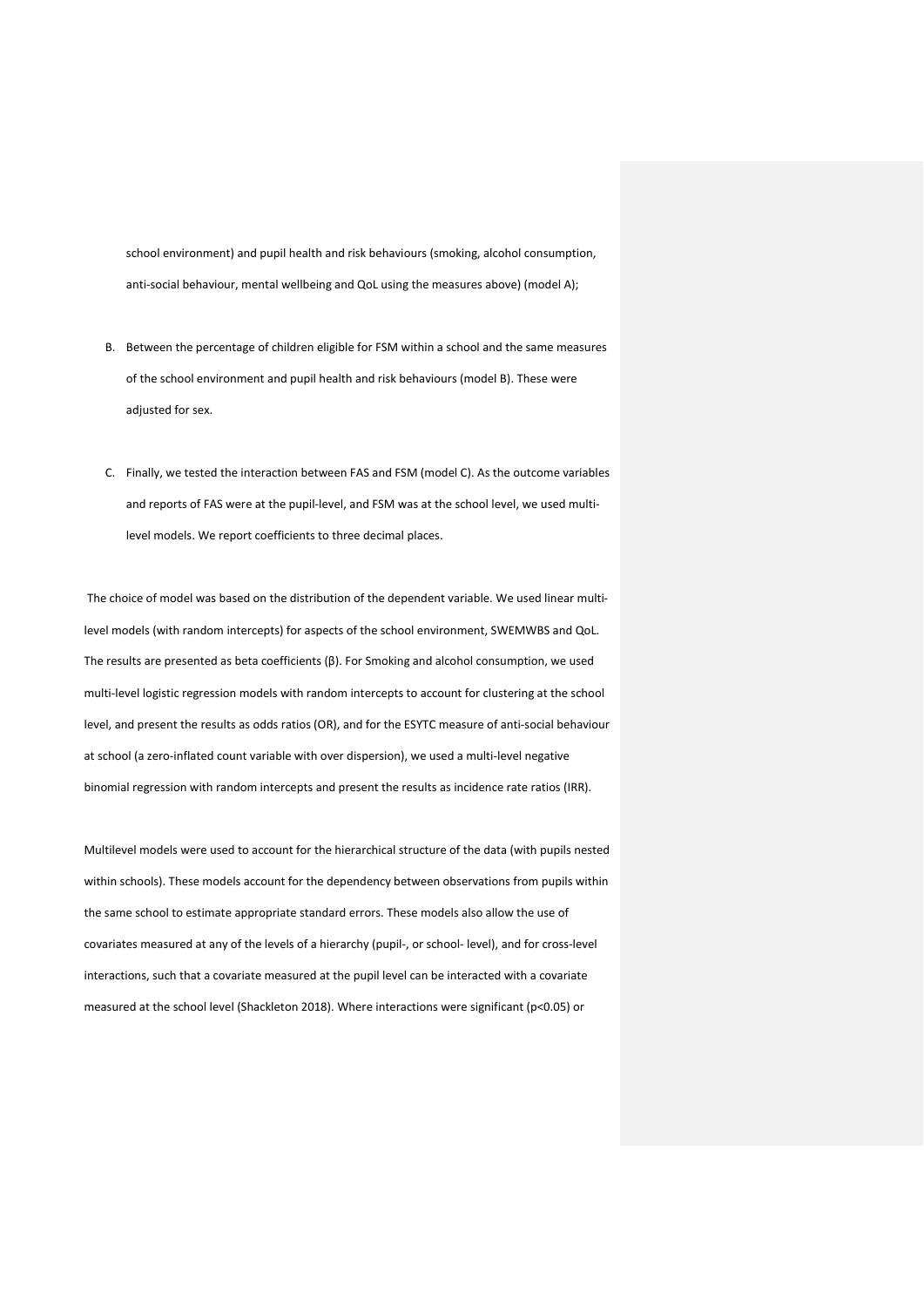borderline significant (p<0.10), we present these in graphical format for easier interpretation of the relationship.

The predicted values and confidence intervals presented in these graphs were calculated using the "margins" command in Stata, using the "at" option to specify values of the covariates. We obtained predicted values for pupils in schools with 10%, 30%, 50% and 70% FSM as these values fall within the values of FSM included in our sample and for all levels of FAS (0-9). For linear models these are the predicted means, for logistic models these are predicted probabilities and for the negative binomial regression these are the predicted counts.

# **Results**

Of eligible pupils, 6,667 (93.6%) completed questionnaires. Of those that completed questionnaires, item-level non-response ranged from 0.5% to 6% (Table 1). The characteristics of the sample are described in Table 1. All scales used to measure outcomes in the analysis had acceptable Cronbach's alpha values (>0.70). The Cronbach's alpha values for the subscales of the BBSCQ ranged from 0.74 to 0.88 (supportive teacher relationship=0.88; sense of belonging=0.80; participative environment=0.80; commitment to academic values=0.74), and were 0.83, 0.89 and 0.90 respectively for the SWEMWBS, ESYTC scale and the PedsQL scale.

As shown in Table 2 (model A), there was no association between pupil-reported FAS and pupil reports of relationships with teachers or participative environment. However pupils from more affluent families tended to report significantly greater sense of belonging and more commitment to academic values. Students in schools with a higher number of pupils entitled to FSM (indicating less affluent intakes) tended to report poorer relationships with teachers, sense of belonging, and participative environment, but there were no such associations with pupil reports of commitment to academic values (Table 2, Model B).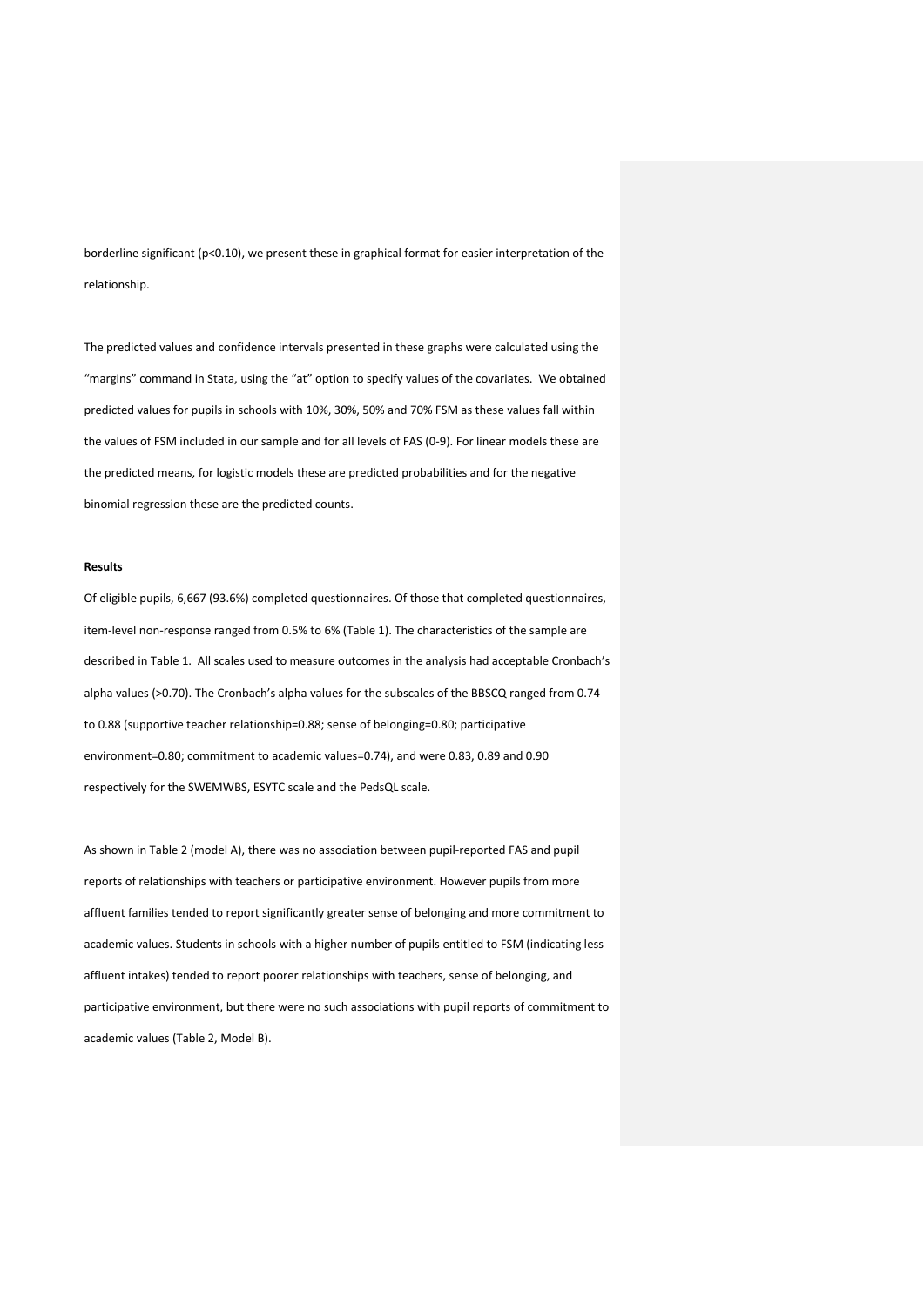Table 2 (Model C) also shows the interactions between pupil-level FAS and school-level FSM in relation to the school environment. A significant interaction means that the relationship between pupil-level FAS and the outcome (as measured by the β i.e. the slope) changes with increasing school-level FSM. There was an interaction of borderline significance for pupil teacher relationships (p=0.09). There was also evidence for a statistically significant interaction for commitment to academic values (p<0.05). These interactions are depicted in Figure 1 which demonstrates the predicted slopes for all values of FAS (0-9), and for schools with 10%, 30%, 50% and 70% of pupils entitled to FSM. In schools with a more affluent intake (lower %FSM), there was a positive relationship between pupil FAS and pupil-reported commitment to academic values, whereas in schools with a less affluent intake (higher % FSM) there was no relationship between pupil-level FAS and pupil reported commitment to academic values (as demonstrated by the flat line).

As shown in Table 3 (Model A), pupil reports of smoking do not differ by pupil-reported FAS scores. Higher FAS scores were associated with increased risk ever having drunk alcohol, increased psychological wellbeing, increased QoL and less anti-social behaviour at school. There was no evidence that schools with fewer pupils entitled to FSM had higher rates of pupil smoking, psychological wellbeing or QoL (Table 3, Model B). However, a higher percentage of pupils entitled to FSM was associated with a lower percentage of pupils reporting ever having drunk alcohol, and higher rates of anti-social behaviours.

Table 3 (Model C) and Figure 2 show the interaction between pupil-level FAS and the school-level FSM rates for well-being (p<0.05), QoL (p<0.05) and anti-social behaviour (p<0.05). In schools with more affluent intakes (lower % FSM), the predicted relationship between pupil FAS and psychological wellbeing was positive, but in schools with less affluent intakes (higher % FSM), there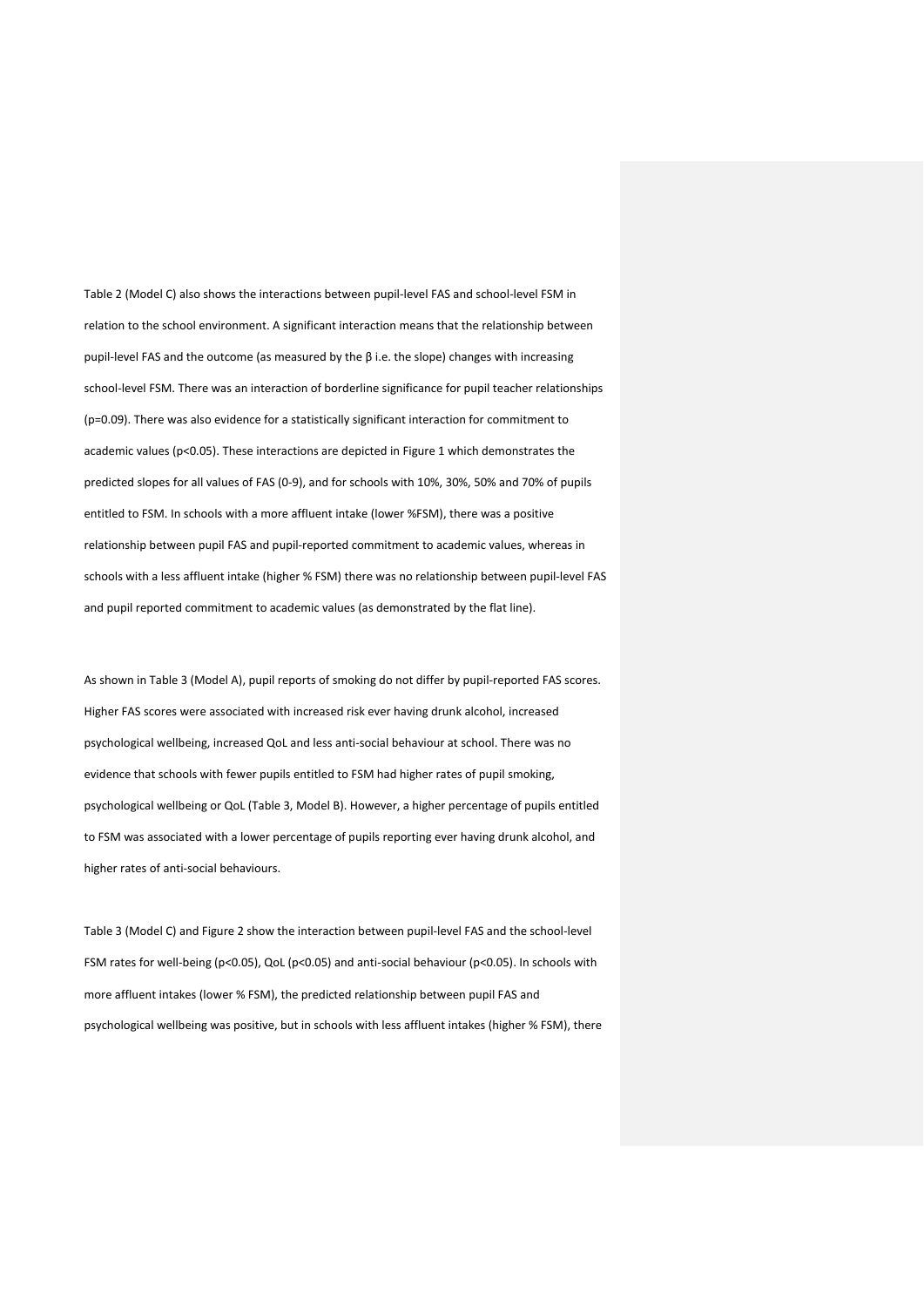was no relationship between pupil FAS and psychological wellbeing (as demonstrated by the flat line). The strength of the relationship between FAS and QoL decreased with increasing percentage of pupils eligible for FSM, as demonstrated by the decreasing steepness of the slope.

In schools with fewer pupils entitled to FSM, lower FAS is associated with worse psychological wellbeing and lower QoL, but in schools with more pupils entitled to FSM, there is little association between FAS and these outcomes.

With regard to anti-social behaviours, in schools with more affluent intake (fewer pupils entitled to FSM), low pupil FAS score is associated with increased reported counts of antisocial behaviour, but for schools with more less affluent intakes, high pupil-reported FAS is associated with increases in reported counts of antisocial behaviour.

## **Discussion**

## *Summary of key findings*

We sought to repeat and extend the analyses done by Moore et al (2017). We found that pupils from less affluent families tend to report lower sense of belonging and lower commitment to academic values but not worse relationships with teachers or participative school environment. We found that in schools with more socio-economically advantaged intakes, there was evidence of greater inequalities in pupil reports of commitment to academic values, such that less affluent pupils reported lower commitment. There was some evidence for a differential relationship between pupil affluence and pupil-reported relationships with teachers, whereby relationships were reported as better when the social status of the school overall and of the pupil were more similar, but this interaction was only of borderline significance. There was evidence for greater inequalities in pupil reported psychological wellbeing and QoL, such that less affluent pupils reported worse outcomes, in schools with more socio-economically advantaged intakes. We found a more complex relationship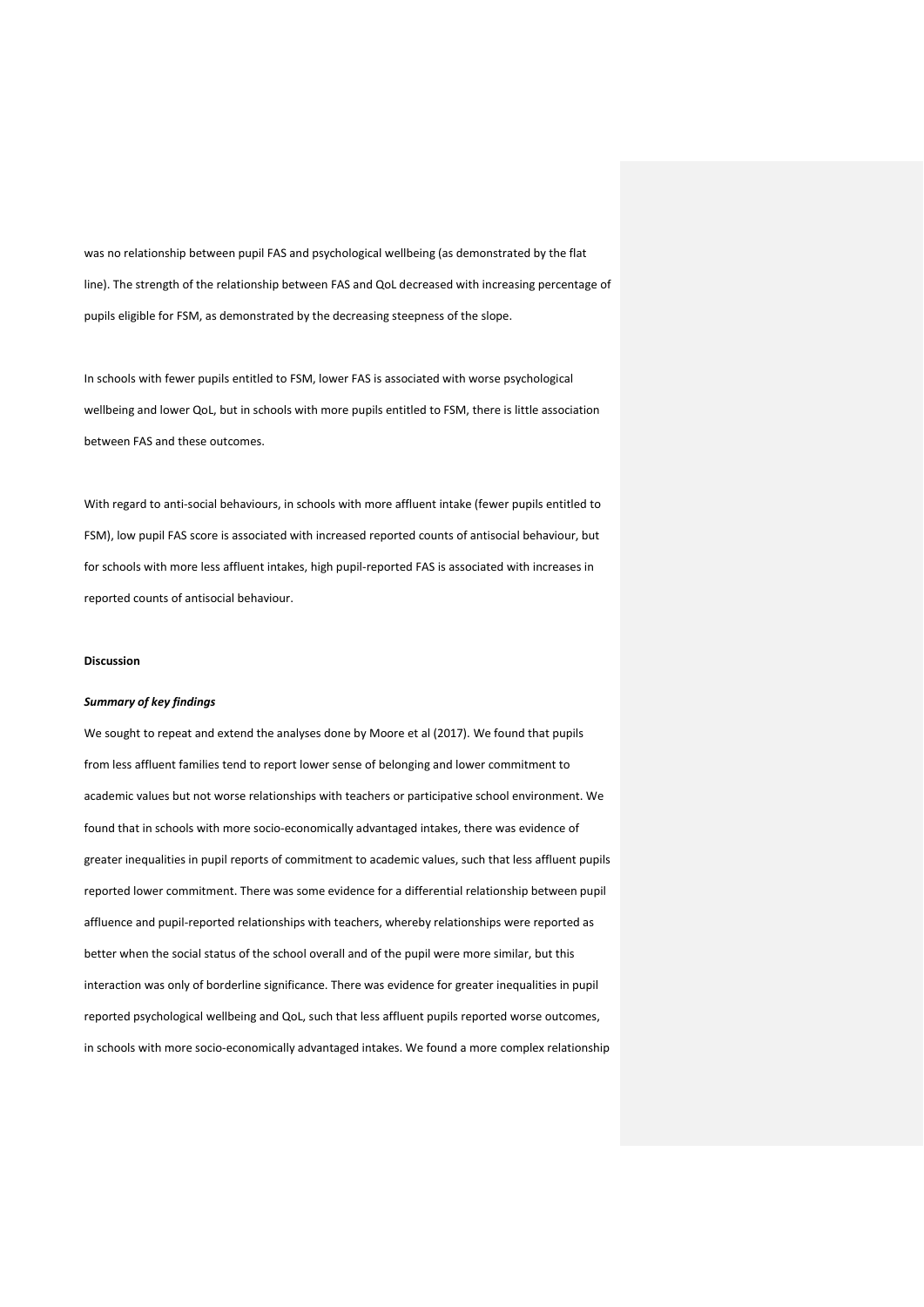for pupil-reported anti-social behaviours. In schools with more socio-economically advantaged intakes, it was the less affluent pupils who reported more anti-social behaviours whereas in schools with less advantaged intakes it was actually the more affluent pupils who reported a greater number of anti-social behaviours.

Some findings were thus consistent with Moore et al's research in Welsh secondary schools. Both studies found no evidence for greater inequalities in alcohol use according to the social profile of schools, and both studies found evidence for significant interactions between pupil affluence and schools' overall social composition in terms of the association between pupil affluence and measures of health and wellbeing, suggesting there is a stronger association between low pupil affluence and poorer outcomes in schools with more socially advantaged intakes.

#### *Study limitations*

Our sample excluded schools poorly rated by school inspectors and this may have reduced the diversity of social composition among our school sample. Compared with English schools overall, our sample somewhat over-represented schools with more pupils eligible for FSM. The measures for ever having tried smoking and drinking alcohol use could not distinguish regular smoking or drinking from experimentation. The theory of human functioning and school organisation would predict that reduced commitment to school would be associated with the former more than the latter because of its being an indicator of greater deviance from conventional norms. Use of measures of frequency was precluded by the low rates of this among pupils who were aged only 11-12 years.

Nonetheless, early use ever of substances is a good marker of later harmful use (Lando et al. 1999; Viner & Taylor 2007). Our study focused on pupils in their first year of secondary school; school effects may increase as they move through secondary school. Due to the measures available at the time, we used the FAS II to measure affluence which has lower discriminatory power and fewer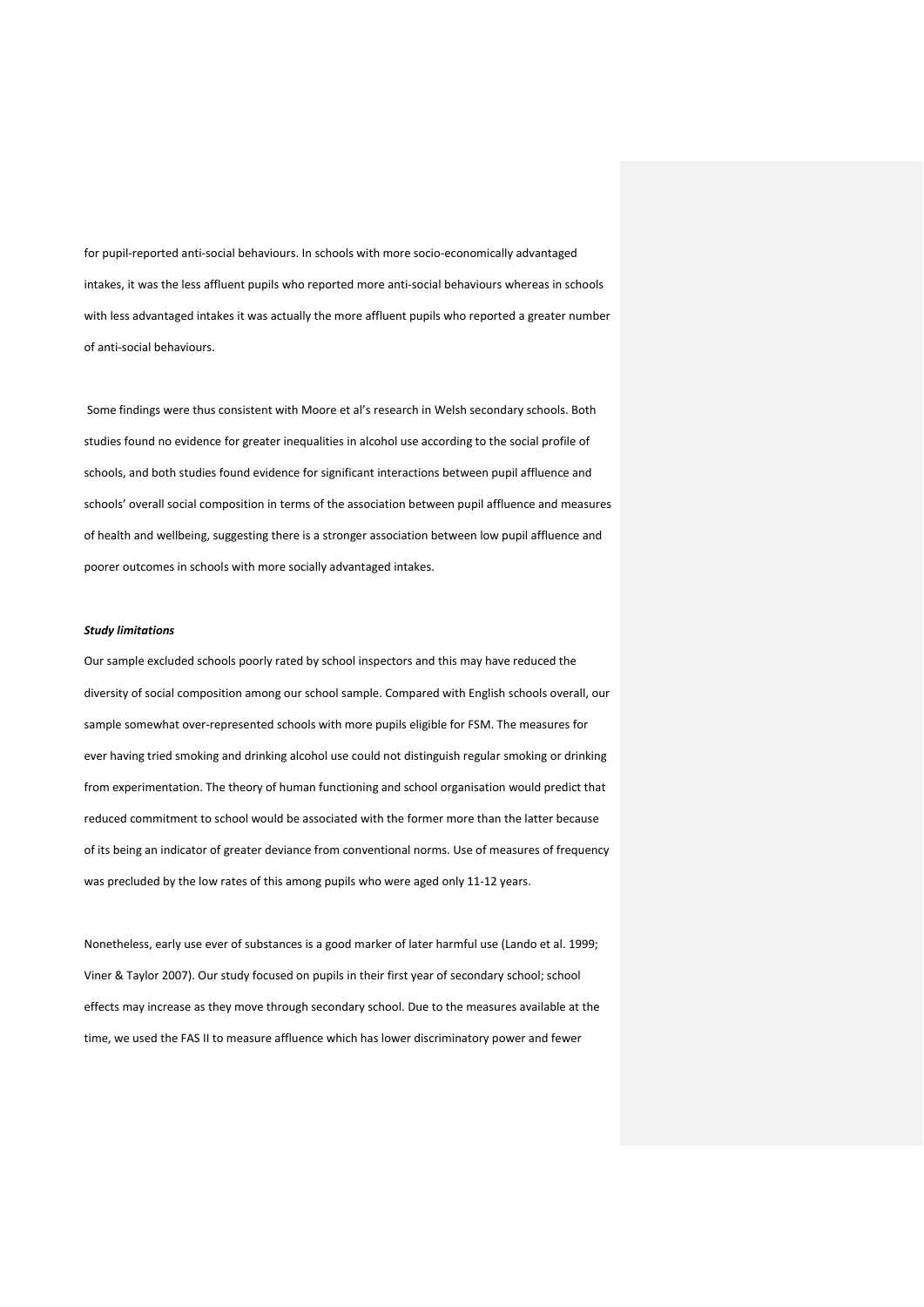items than a more recent version of this measure. Our study was cross-sectional so that causal directions cannot be inferred. Thus, our findings should be considered as hypothesis-refining rather than testing. Longitudinal research should assess these hypotheses.

## *Implications for research and policy*

Our study extended Moore et al.'s work not merely by focusing on younger pupils in English secondary schools but also by drawing on different measures of health and wellbeing. We used instruments that have been developed for adolescents and validated within this age group to assess QoL and psychological well-being, whereas Moore et al used a single-item measure of wellbeing and a composite index of health behaviours consisting of responses to substance use, fruit consumption and physical activity. The replication of these findings in a different sample, with better measures of health and wellbeing, strengthens the case for the importance of school-level social composition as a potential mechanism for increasing adolescent health inequalities. Our results suggest these mechanisms which exacerbate inequalities might be operating in early adolescence at the start of pupils' secondary school careers.

However, in contrast to Moore et al's work, we found no evidence that school-level social composition could increase inequalities by pupil affluence in smoking behaviour. In Moore et al's paper smoking was measured using responses to a question asking how often young people reported that they currently smoked, with 'I do not smoke' coded as 0, and any other response (less than weekly-daily) coded as 1. In the present study, we also used a binary indicator, but this was based on reports of ever having tried a cigarette. While 5.2% of Moore et al's sample of pupils' aged 11-16 years reported currently smoking, 5.25% of pupils in our own sample aged 11-12 year reported ever having tried smoking. It is not possible to tell the extent to which this difference in the wording of the questions and the available response categories might have influenced the difference in findings. Moore et al identified that students in poorer schools in Wales tended to report better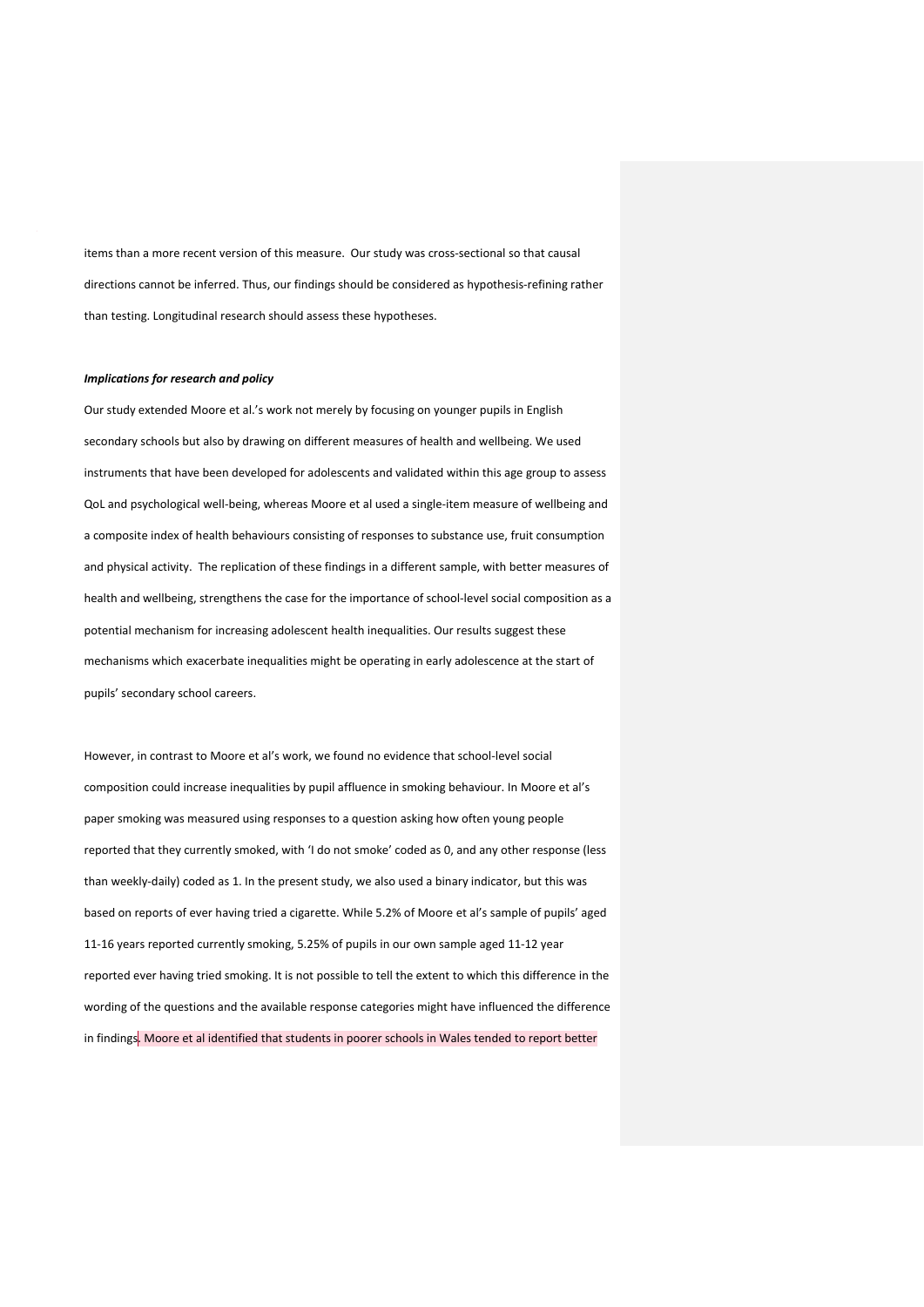relationships with their teachers, a finding which was not replicated in the present analysis. It may be that this is explained by some difference in measurement or by real differences in the nature of the English and Welsh education systems as these have diverged in recent years. Future research should examine such possibilities and future trends.

**Commented [cb1]:** Move if you think this isn't the best place for this.

This paper provides further evidence suggesting that socially disadvantaged pupils are more likely to report a variety of risk behaviours and worse health outcomes when they attend more affluent schools. This study thus provides further evidence to support some of the mechanisms described in the theory of human functioning and school organisation. Further research is now required to establish whether these worse outcomes reflect specific organisational structures and practices within these schools such as the maintenance of strong boundaries between and among staff and pupils, between different areas of school life and between the school and the local community. These have to date only been explored with measures of limited reliability drawing only on crosssectional data (Bonell et al. 2017b).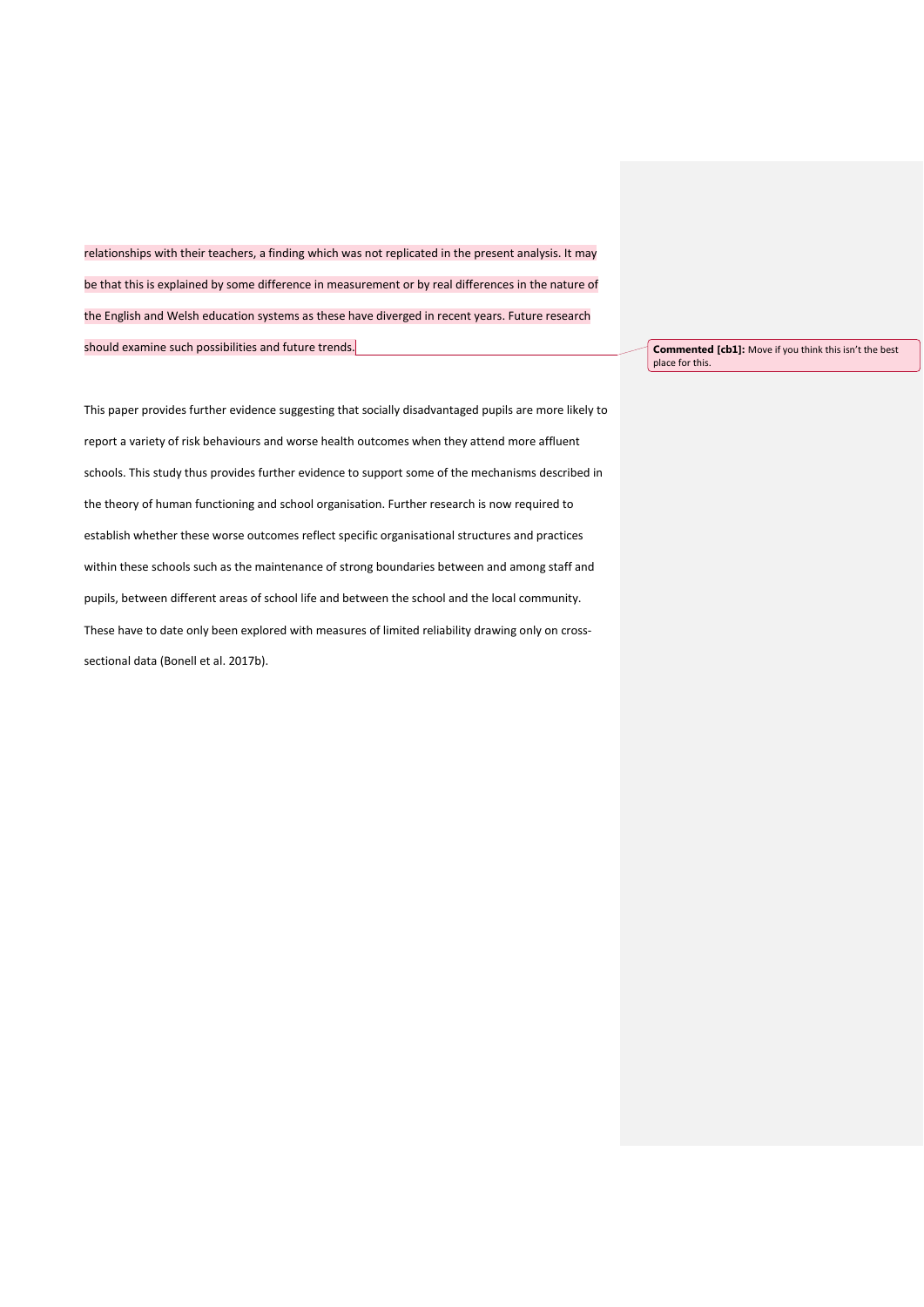## **References**

Bernstein, B. B. (2000) *Pedagogy, symbolic control, and identity: Theory, research, critique*Rowman & Littlefield).

Bonell, C., Farah, J., Harden, A., Wells, H., Parry, W., Fletcher, A., Petticrew, M., Thomas, J., Whitehead, M. & Campbell, R. (2013) Systematic review of the effects of schools and school environment interventions on health: evidence mapping and synthesis, *Public Health Research*, 1(1). Bonell, C., Fletcher, A., Fitzgerald-Yau, N., Hale, D., Allen, E., Elbourne, D., Jones, R., Bond, L., Wiggins, M. & Miners, A. (2015) Initiating change locally in bullying and aggression through the school environment (INCLUSIVE): a pilot randomised controlled trial, *Health technology assessment (Winchester, England)*, 19(53), 1-110.

Bonell, C., Fletcher, A. & McCambridge, J. ( 2007) Improving school ethos may reduce substance misuse and teenage pregnancy, *British Medical Journal*, 334, 614-616.

Bonell, C., Mathiot, A., Allen, E., Bevilacqua, L., Christie, D., Elbourne, D., Fletcher, A., Grieve, R., Legood, R., Scott, S., Warren, E., Wiggins, M. & Viner, R. M. (2017a) Initiating change locally in bullying and aggression through the school environment (INCLUSIVE) trial: update to cluster randomised controlled trial protocol, *Trials*, 18(1), 238.

Bonell, C., Shackleton, N., Fletcher, A., Jamal, F., Allen, E., Mathiot, A., Markham, W., Aveyard, P. & Viner, R. (2017b) Student-and school-level belonging and commitment and student smoking, drinking and misbehaviour, *Health education journal*, 76(2), 206-220.

Clarke, A., Friede, T., Putz, R., Ashdown, J., Martin, S., Blake, A., Adi, Y., Parkinson, J., Flynn, P., Platt, S. & Stewart-Brown, S. (2011) Warwick-Edinburgh Mental Well-being Scale (WEMWBS): Validated for teenage school students in England and Scotland. A mixed methods assessment, *BMC Public Health*, 11(1), 487.

Currie, C., Molcho, M., Boyce, W., Holstein, B., Torsheim, T. & Richter, M. (2008) Researching health inequalities in adolescents: The development of the Health Behaviour in School-Aged Children (HBSC) Family Affluence Scale, *Social science & medicine*, 66(6), 1429-1436.

Epstein, J. L. & McPartland, J. M. (1976) The concept and measurement of the quality of school life, *American Educational Research Journal*, 13(1), 15-30.

Faggiano, F., Vigna-Taglianti, F. D., Versino, E., Zambon, A., Borraccino, A. & Lemma, P. (2008) School-based prevention for illicit drugs use: A systematic review, *Preventive medicine*, 46(5), 385- 396.

Foxcroft, D. R. & Tsertsvadze, A. (2011) Universal family‐based prevention programs for alcohol misuse in young people, *The Cochrane Library*.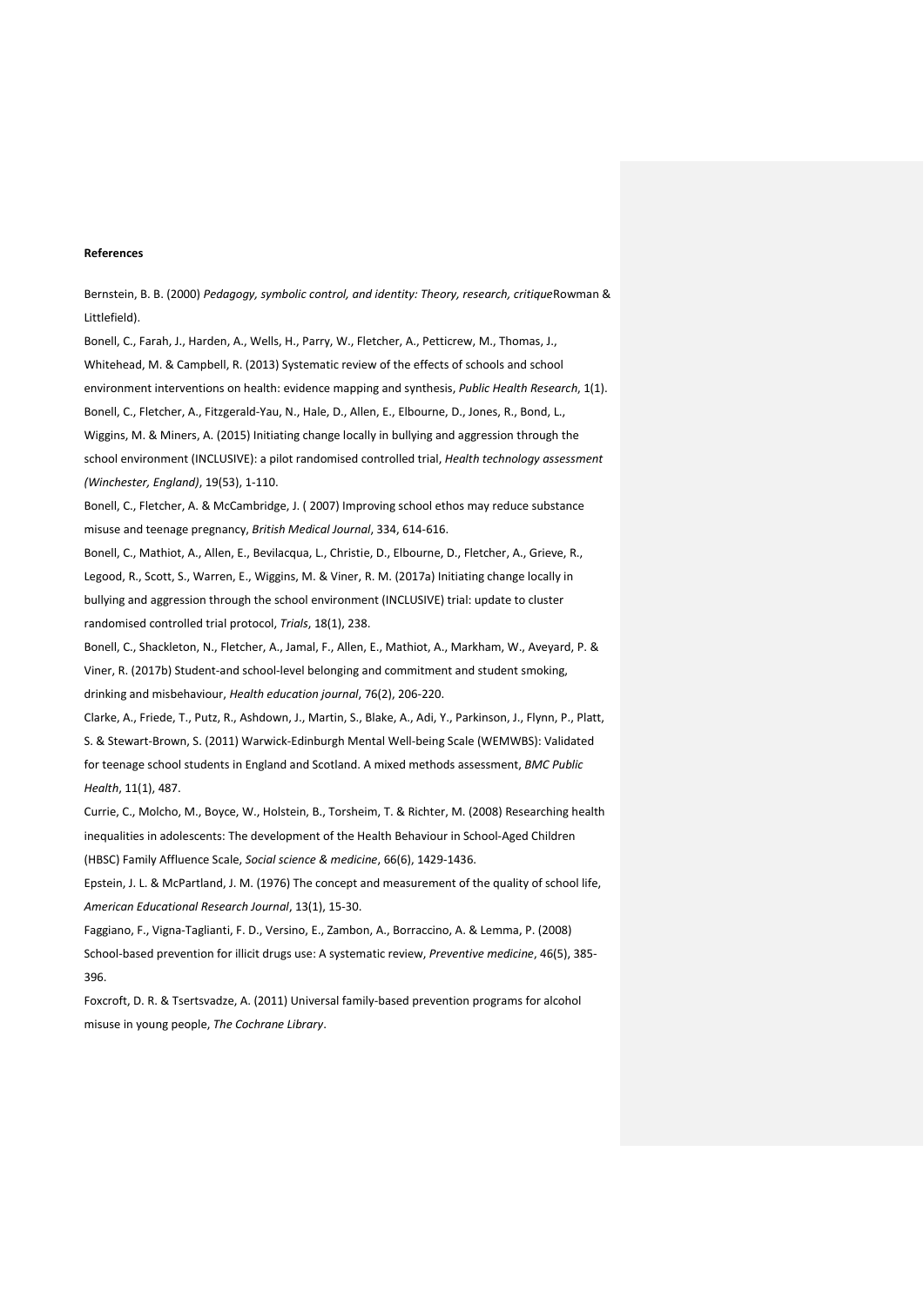Goodenow, C. (1993) Classroom belonging among early adolescent students: Relationships to motivation and achievement, *The Journal of Early Adolescence*, 13(1), 21-43.

Gov.uk (2017) *Apply for free school meals*. Available online at: [https://www.gov.uk/apply-free](https://www.gov.uk/apply-free-school-meals)[school-meals](https://www.gov.uk/apply-free-school-meals) (accessed 22nd August 2017).

Lando, H. A., Thai, D. T., Murray, D. M., Robinson, L. A., Jeffery, R. W., Sherwood, N. E. & Hennrikus, D. J. (1999) Age of Initiation, Smoking Patterns, and Risk in a Population of Working Adults, *Preventive medicine*, 29(6), 590-598.

Langford, R., Campbell, R., Magnus, D., Bonell, C. P., Murphy, S. M., Waters, E., Komro, K. A. & Gibbs, L. F. (2011) The WHO Health Promoting School framework for improving the health and well-being of students and staff, *Cochrane Database Syst Rev*, 1.

Markham, W. A. & Aveyard, P. (2003) A new theory of health promoting schools based on human functioning, school organisation and pedagogic practice, *Social science & medicine*, 56(6), 1209- 1220.

Moore, G. F., Littlecott, H. J., Evans, R., Murphy, S., Hewitt, G. & Fletcher, A. (2017) School composition, school culture and socioeconomic inequalities in young people's health: Multi‐level analysis of the Health Behaviour in School‐aged Children (HBSC) survey in Wales, *British Educational Research Journal*, 43(2), 310-329.

Nussbaum, M. C. (1990) Aristotelian social democracy, in: R. B. Douglas, G. M. Mara & H. Richardson (Eds) *Liberalism and the good* (London, Routledge).

Roeser, R. W., Midgley, C. & Urdan, T. C. (1996) Perceptions of the school psychological environment and early adolescents' psychological and behavioral functioning in school: The mediating role of goals and belonging, *Journal of educational psychology*, 88(3), 408.

Sawyer, M. G., Pfeiffer, S., Spence, S. H., Bond, L., Graetz, B., Kay, D., Patton, G. & Sheffield, J. (2010) School‐based prevention of depression: a randomised controlled study of the beyondblue schools research initiative, *Journal of Child Psychology and Psychiatry*, 51(2), 199-209.

Shackleton, N. (2018) Hierarchical Linear Modeling, in: B. Frey (Ed) *The SAGE Encyclopedia of Educational Research, Measurement, and Evaluation*SAGE Publications).

Shackleton, N., Jamal, F., Viner, R. M., Dickson, K., Patton, G. & Bonell, C. (2016) School-based interventions going beyond health education to promote adolescent health: systematic review of reviews, *Journal of Adolescent Health*, 58(4), 382-396.

Smith, D. J. (2006) *School experience and delinquency at ages 13 to 16*University of Edinburgh, Centre for Law and Society Edinburgh).

StataCorp (2015) Stata Statistical Software: Release 14, (College Station, TX, StataCorp LP).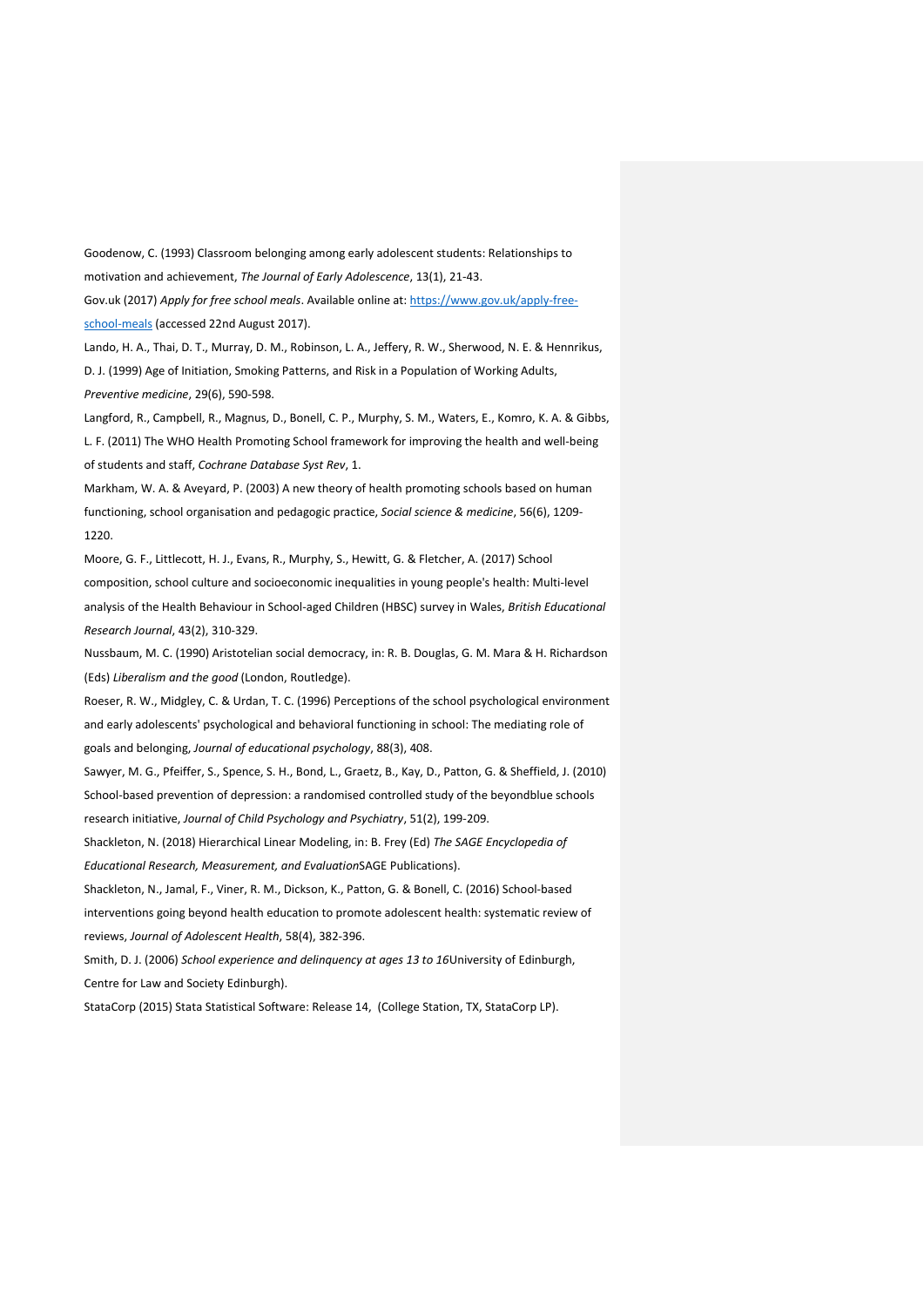Stephenson, J., Strange, V., Allen, E., Copas, A., Johnson, A., Bonell, C., Babiker, A., Oakley, A. & the, R. S. T. (2008) The Long-Term Effects of a Peer-Led Sex Education Programme (RIPPLE): A Cluster Randomised Trial in Schools in England, *PLOS Medicine*, 5(11), e224. Thomas, R. E., McLellan, J. & Perera, R. (2013) School‐based programmes for preventing smoking, *Evidence‐Based Child Health: A Cochrane Review Journal*, 8(5), 1616-2040. Varni, J. W., Burwinkle, T. M. & Seid, M. (2006) The PedsQLTM 4.0 as a School Population Health Measure: Feasibility, Reliability, and Validity, *Quality of Life Research*, 15(2), 203-215. Viner, R. M. & Taylor, B. (2007) Adult outcomes of binge drinking in adolescence: findings from a UK national birth cohort, *Journal of Epidemiology and Community Health*, 61(10), 902-907. Vreeman, R. C. & Carroll, A. E. (2007) A systematic review of school-based interventions to prevent bullying, *Archives of Pediatrics & Adolescent Medicine*, 161(1), 78-88.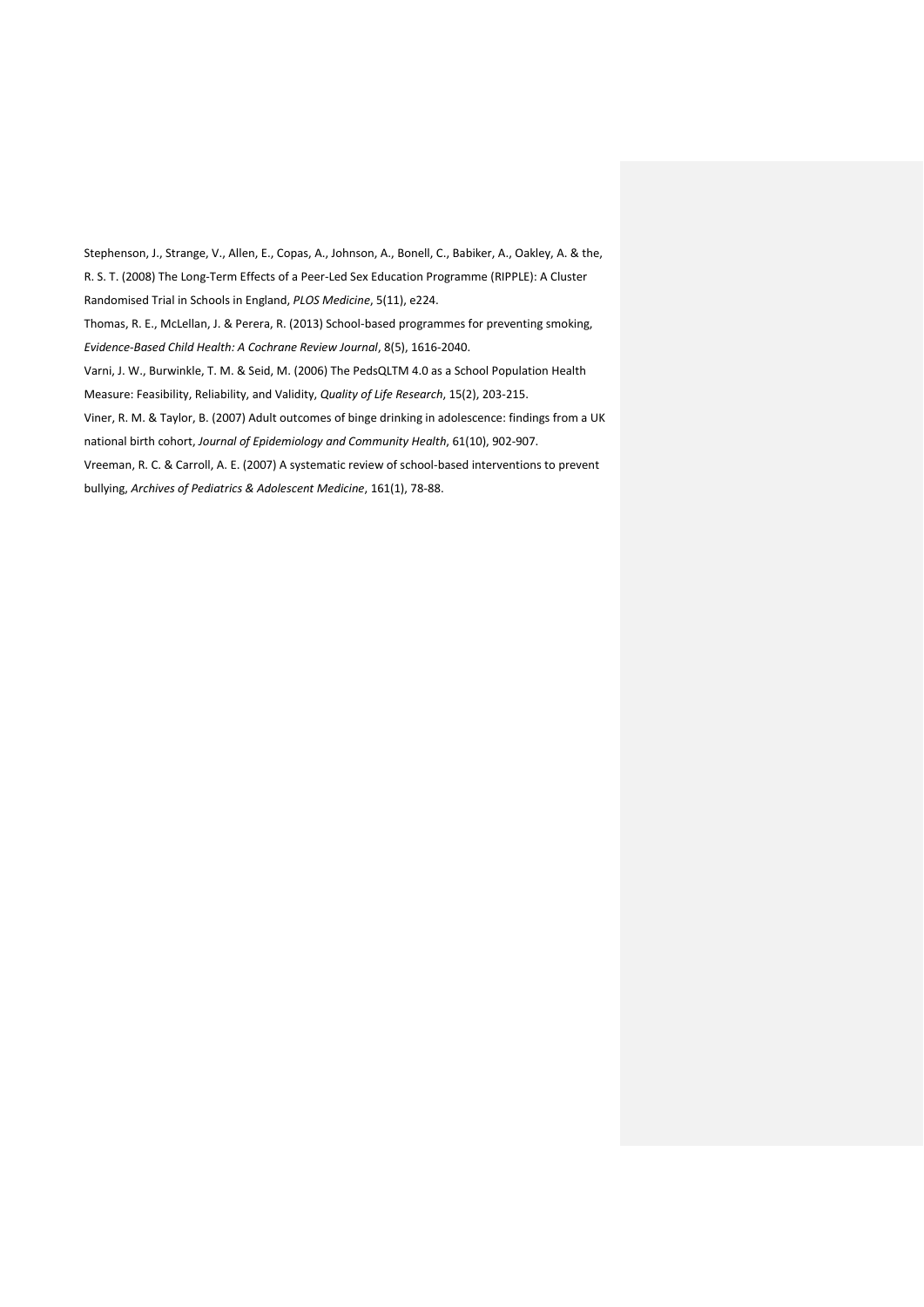# Table 1. Characteristics of the sample.

|                                           |       |       |      | Item non |             |      |
|-------------------------------------------|-------|-------|------|----------|-------------|------|
|                                           |       |       |      | response |             |      |
|                                           | Mean  | SD    | n    | %        | Min         | Max  |
| Age                                       | 11.76 | 0.43  | 6542 | 1.9      | 10          | 13   |
| Pupil affluence (FAS)                     | 6.06  | 1.83  | 6452 | 3.2      | 0           | 9    |
| Pupil mental wellbeing (SWEMWBS)          | 24.21 | 5.91  | 6309 | 5.4      | 7           | 35   |
| Pupil Quality of Life (PedsQL))           | 80.68 | 14.20 | 6409 | 3.9      | 0           | 100  |
| Pupil count of anti-social behaviours at  |       |       |      |          |             |      |
| school (ESYTC)                            | 2.82  | 4.81  | 6265 | 6.0      | $\mathbf 0$ | 39   |
| Pupil report of Supportive teacher        |       |       |      |          |             |      |
| relationships                             | 21.89 | 5.59  | 6631 | 0.5      | 1           | 31   |
| Pupil report of Sense of belonging        | 16.93 | 4.40  | 6613 | 0.8      | 1           | 25   |
| Pupil report of Participative environment | 14.72 | 3.21  | 6600 | 1.0      | 1           | 19   |
| Pupil report of Commitment to academic    |       |       |      |          |             |      |
| values                                    | 11.55 | 1.65  | 6581 | 1.3      | 1           | 13   |
| School level socioeconomic disadvantage   |       |       |      |          |             |      |
| (school % FSM)                            | 34.64 | 19.92 | 40   |          | 3           | 79.2 |
|                                           | %     | %/n   | n    |          |             |      |
| Female                                    | 52.67 | 3453  | 6556 | 1.7      |             |      |
| <b>Ever Smoked</b>                        | 5.25  | 340   | 6474 | 2.9      |             |      |
| Ever drunk Alcohol                        | 13.72 | 880   | 6414 | 3.8      |             |      |

FAS: Family Affluence Scale, SWEMWBS: Short Warwick–Edinburgh Mental Well-Being Scale , QoL: Paediatric Quality of

Life Inventory (PedsQL) version 4, ESYTC: Edinburgh Study of Youth Transitions and Crime - school misbehaviour subscale FSM: Percentage of children within a school eligible for Free School Meals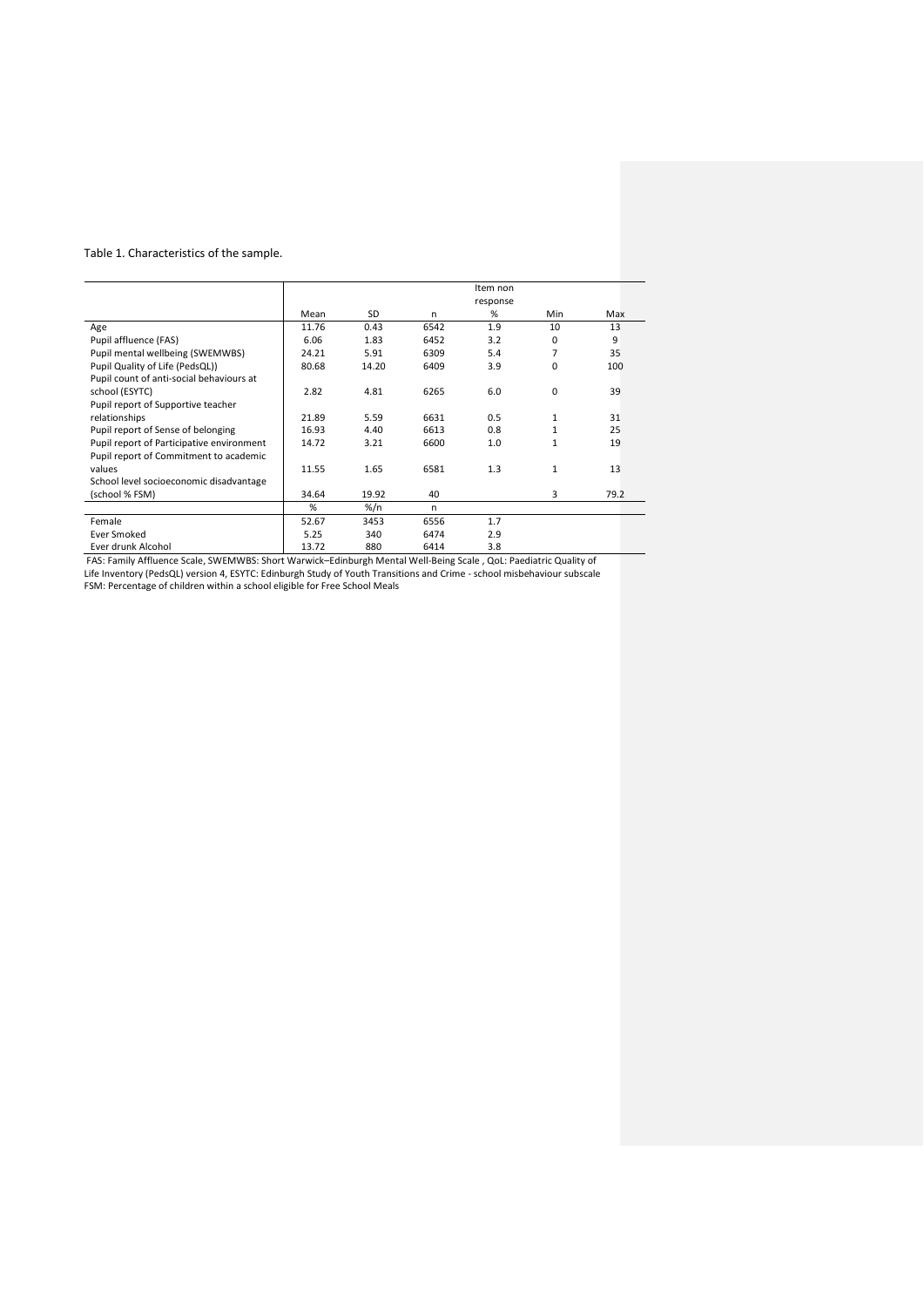|                      |            |            | <b>Supportive Teacher Relationships</b> | Sense of Belonging |            |            |            | Participative environment |            | Commitment to academic values |            |            |  |
|----------------------|------------|------------|-----------------------------------------|--------------------|------------|------------|------------|---------------------------|------------|-------------------------------|------------|------------|--|
|                      | A          | B          |                                         | A                  | B          | C          | A          | B                         | J          | A                             | B          | C          |  |
|                      |            |            |                                         |                    |            |            |            |                           |            |                               |            |            |  |
| FAS                  | 0.007      |            | 0.122                                   | 0.105              |            | 0.166      | $-0.008$   |                           | $-0.008$   | 0.037                         |            | 0.083      |  |
|                      | $(-0.070;$ |            | (-0.040;                                | (0.043;            |            | (0.035;    | $(-0.053)$ |                           | $(-0.103)$ | (0.013;                       |            | (0.034;    |  |
|                      | 0.084)     |            | 0.284)                                  | 0.167)             |            | 0.296)     | 0.037)     |                           | 0.087      | 0.060                         |            | 0.132)     |  |
| School % FSM         |            | $-0.0036$  | $-0.015$                                |                    | $-0.015$   | $-0.001$   |            | $-0.012$                  | $-0.011$   |                               | 0.001      | 0.009      |  |
|                      |            | $(-0.059;$ | $(-0.047)$                              |                    | $(-0.028)$ | $(-0.024)$ |            | $(-0.024)$                | $(-0.029;$ |                               | $(-0.003)$ | (0.001;    |  |
|                      |            | $-0.014$   | 0.018                                   |                    | $-0.001$   | 0.023)     |            | 0.000                     | 0.008      |                               | 0.005      | 0.017)     |  |
| FAS*School<br>%FSM   |            |            | $-0.003$                                |                    |            | $-0.002$   |            |                           | $-0.000$   |                               |            | $-0.001$   |  |
|                      |            |            | (-0.007;                                |                    |            | $(-0.005)$ |            |                           | $(-0.002;$ |                               |            | $(-0.002;$ |  |
|                      |            |            | 0.000                                   |                    |            | 0.001      |            |                           | 0.002)     |                               |            | $-0.000$   |  |
| Number of<br>pupils  | 6,430      | 6,631      | 6,430                                   | 6,418              | 6,613      | 6,418      | 6,405      | 6,600                     | 6,405      | 6,388                         | 6,581      | 6,388      |  |
| Number of<br>Schools | 40         | 40         | 40                                      | 40                 | 40         | 40         | 40         | 40                        | 40         | 40                            | 40         | 40         |  |

Table 2. Relationship between pupil-level and school-level SES and aspects of the school environment.

Model A: Family Affluence Scale + Gender

Model B: Percentage entitled to Free School Meals + Gender

Model C: Family Affluence Scale + Free School Meals + Family Affluence Scale\*Free School Meals + Gender

95% Confidence Intervals in parentheses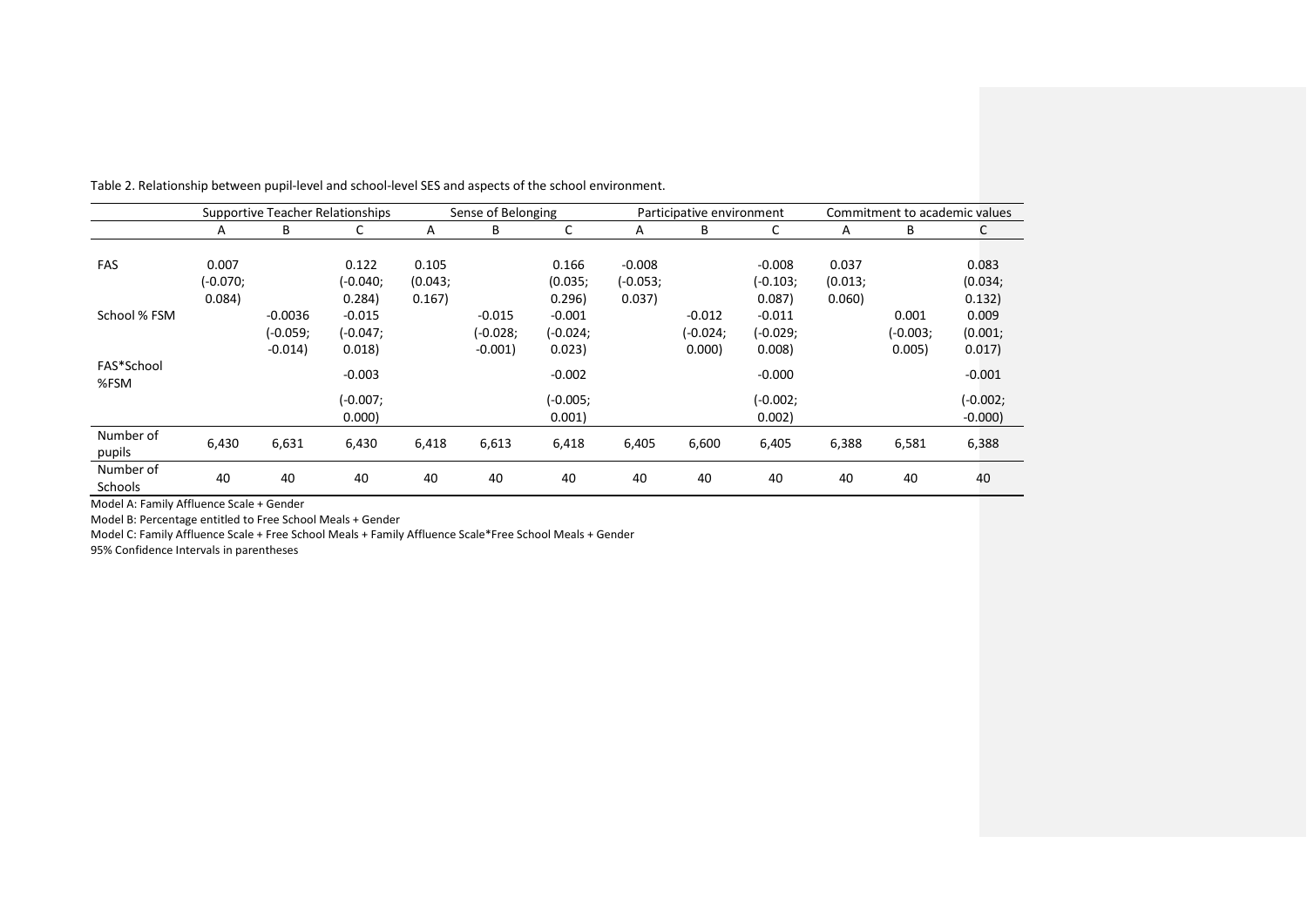Figure 1. Interactions between pupil reported FAS and the percentage of children in a school eligible for FSM for a) supportive teacher relationships and b) commitment to academic values.



*Note: Error bars represent 95% Confidence Intervals. These interactions were estimates from regression models (coefficients presented in Table 2). The values of FSM 10% to FSM 70% were chosen as these values fall within the values observed in this sample. There are 5 schools with 10% or fewer pupils entitled to FSM. There are 2 schools with over 70% of pupils entitled to FSM, and an additional three school with ~65% entitled to FSM.*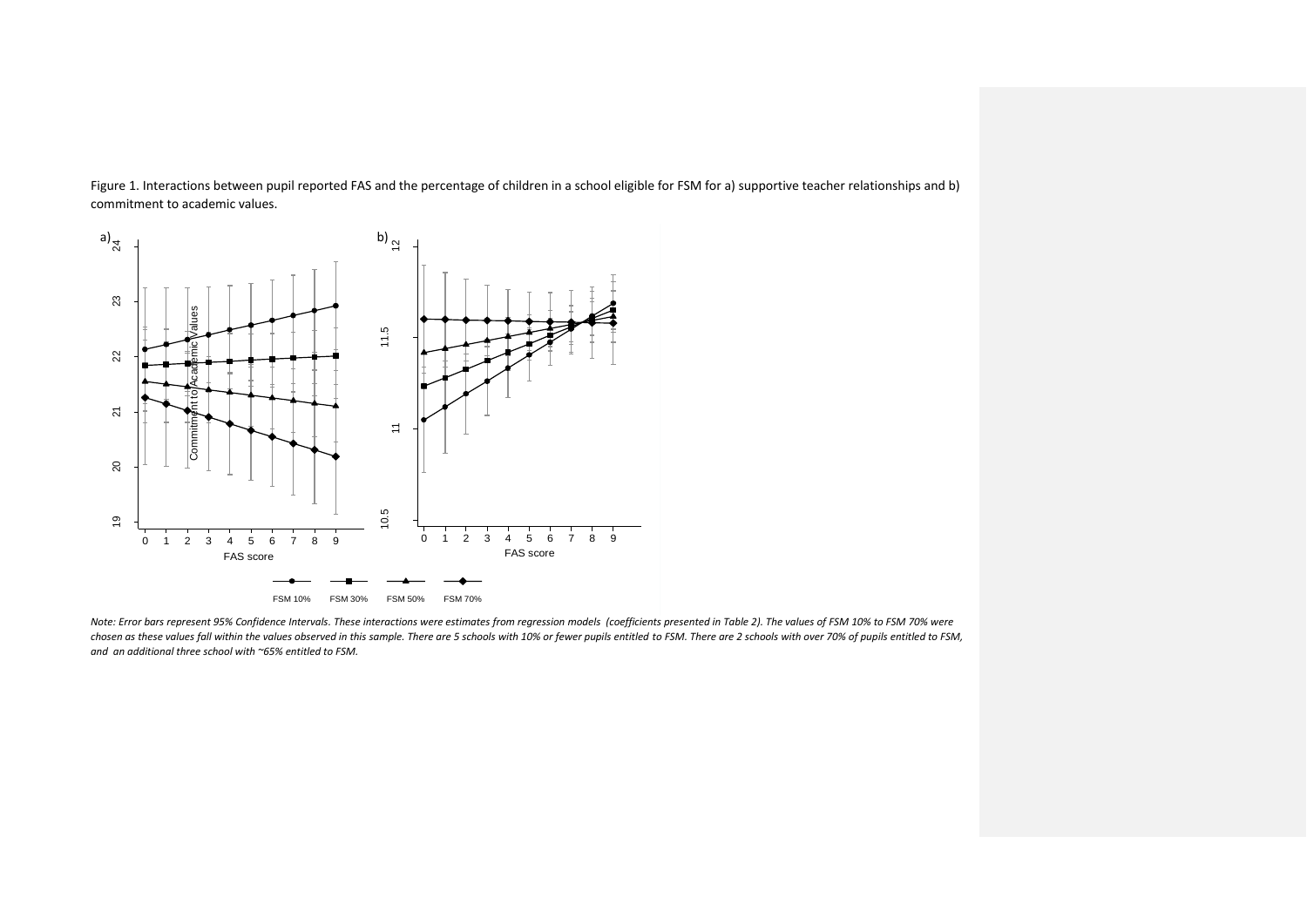|            | smoking (OR) |         |         | Alcohol (OR) |         |         | ESYTC (IRR) |         |            | SWEMWBS $(\beta)$ |          |            | $QOL(\beta)$ |          |            |
|------------|--------------|---------|---------|--------------|---------|---------|-------------|---------|------------|-------------------|----------|------------|--------------|----------|------------|
|            | A            | B       | C       | Α            | B       | C       | A           | B       | C          | A                 | B        | C          | A            | В        | C          |
| FAS        | 0.955        |         | 0.914   | 1.124        |         | 1.181   | 0.977       |         | 0.929      | 0.202             |          | 0.464      | 0.493        |          | 0.904      |
|            | (0.895;      |         | (0.793) | (1.032)      |         | (1.000) | (0.957;     |         | $(0.883 -$ | (0.116)           |          | (0.285;    | (0.289;      |          | (0.478;    |
|            | 1.019        |         | 1.052)  | 1.224)       |         | 1.394)  | 0.996)      |         | 0.975)     | 0.288             |          | 0.643)     | 0.698)       |          | 1.331)     |
| School %   |              |         |         |              |         |         |             |         |            |                   |          |            |              |          |            |
| <b>FSM</b> |              | 1.007   | 0.997   |              | 0.984   | 0.998   |             | 1.012   | 1.003      |                   | $-0.001$ | 0.049      |              | 0.004    | 0.081      |
|            |              | (0.997; | (0.976; |              | (0.969; | (0.968; |             | (1.007) | (0.995;    |                   | (-0.016; | (0.018)    |              | (-0.028; | (0.011;    |
|            |              | 1.016)  | 1.019   |              | 0.999   | 1.030)  |             | 1.017)  | 1.011)     |                   | 0.015)   | 0.079)     |              | 0.037)   | 0.151)     |
| FAS*       |              |         |         |              |         |         |             |         |            |                   |          |            |              |          |            |
| School     |              |         |         |              |         |         |             |         |            |                   |          |            |              |          |            |
| %FSM       |              |         | 1.001   |              |         | 0.998   |             |         | 1.001      |                   |          | $-0.007$   |              |          | $-0.011$   |
|            |              |         | (0.998; |              |         | (0.994; |             |         | (1.000)    |                   |          | $(-0.012;$ |              |          | $(-0.021;$ |
|            |              |         | 1.004)  |              |         | 1.003)  |             |         | 1.002)     |                   |          | $-0.003$   |              |          | $-0.001$ ) |
| Number     |              |         |         |              |         |         |             |         |            |                   |          |            |              |          |            |
| of pupils  | 6,193        | 6,377   | 6,193   | 6,139        | 6,321   | 6,139   | 6,000       | 6,172   | 6,000      | 6,047             | 6,217    | 6,047      | 6,136        | 6,315    | 6,136      |
| Number     |              |         |         |              |         |         |             |         |            |                   |          |            |              |          |            |
| of         | 40           | 40      | 40      | 40           | 40      | 40      | 40          | 40      | 40         | 40                | 40       | 40         | 40           | 40       | 40         |
| Schools    |              |         |         |              |         |         |             |         |            |                   |          |            |              |          |            |

Table 3. Relationship between pupil-level and school-level SES and risk behaviours and health

Model A: Family Affluence Scale + Gender

Model B: Percentage entitled to Free School Meals + Gender

Model C: Family Affluence Scale + Free School Meals + Family Affluence Scale\*Free School Meals + Gender

95% Confidence Intervals in parentheses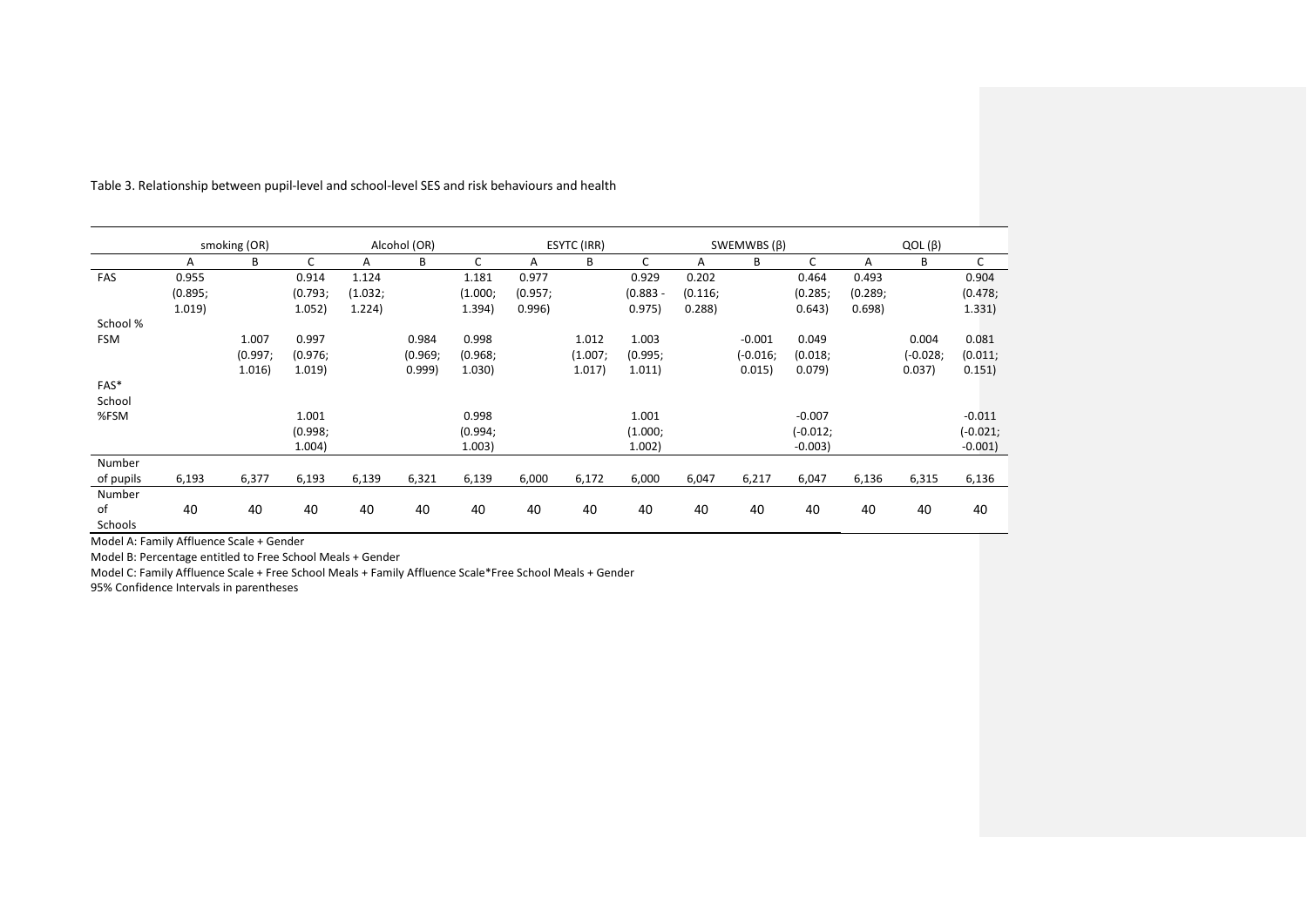

Figure 2 Interactions between pupil reported FAS and the percentage of children in a school eligible for FSM for a) wellbeing as measured using SWEMWBS, b) QoL measured using the Paediatric Quality of Life Inventory (PedsQL) and, C) anti-social behaviour at school measured using the ESYTC scale

*Note: Error bars represent 95% Confidence Intervals. These interactions were estimates from regression models (coefficients presented in Table 3). The values of FSM 10% to*  FSM 70% were chosen as these values fall within the values observed in this sample. There are 5 schools with 10% or fewer pupils entitled to FSM. There are 2 schools with *over 70% of pupils entitled to FSM, and an additional three school with ~65% entitled to FSM.*